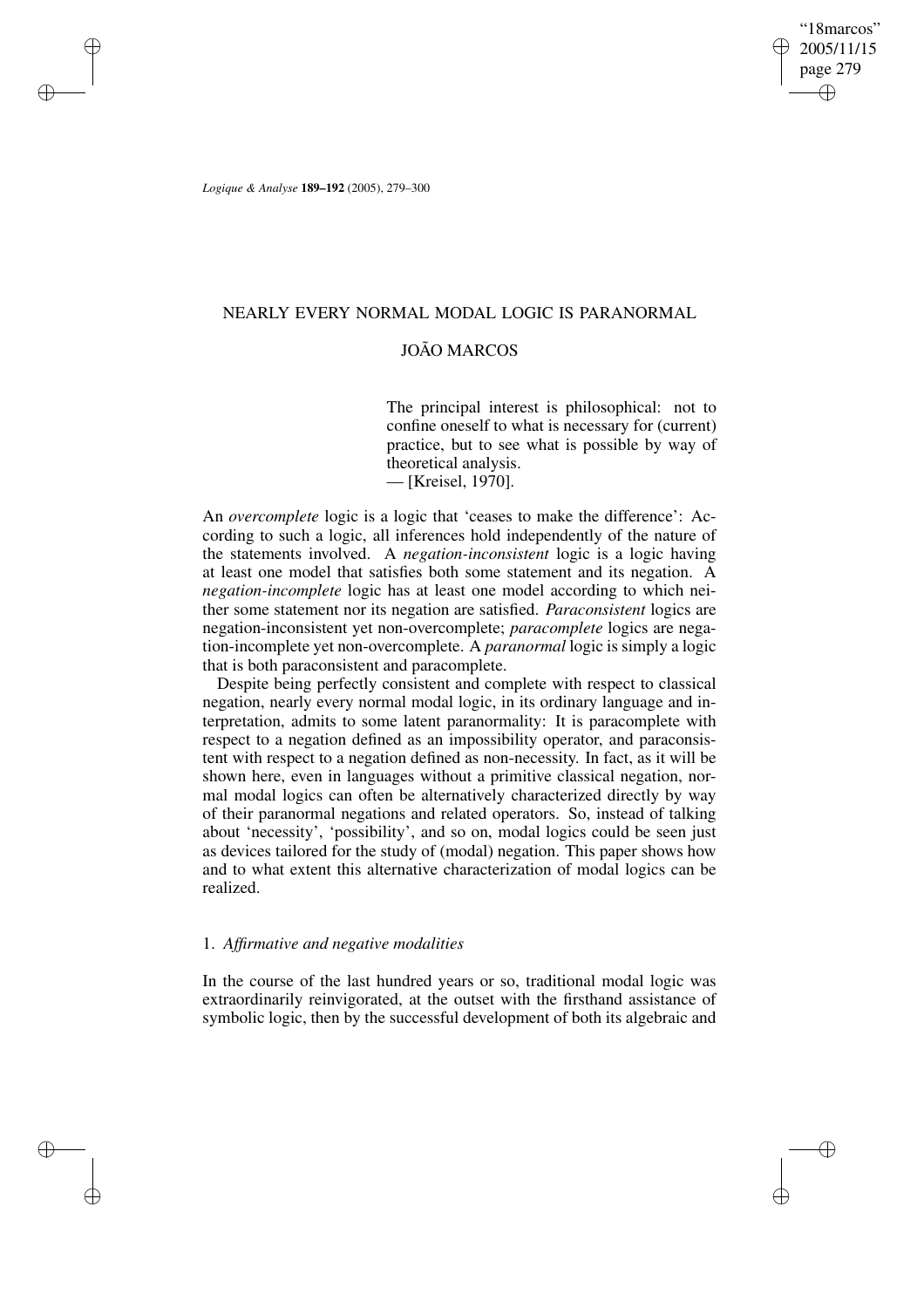"18marcos" 2005/11/15 page 280 ✐ ✐

✐

✐

#### 280 JOÃO MARCOS

relational semantics. Of all adverbs which have been formalized with the help of modal languages, the most popular turned out to be a certain  $\Box$ -like' modality with a universal character and its ' $\diamond$ -like' existential dual, irrespective of their circumstantial readings — alethic, deontic, doxastic, temporal, etc — on each particular application field. The gate to possible worlds (and to some bad science fiction) was opened by the tacit assumption that the usual classical connectives should be interpreted locally, while  $\Box$  and  $\diamond$ were supposed to have a global scope.

To be perfectly fair, not all modal semantics conform to the above pattern. The traditional modal interpretation of intuitionistic and intermediate logics, for example, as well as the ternary relations of relevance logics, end up with a global interpretation of both the implication and the negation connectives, all other connectives being interpreted classically and locally. Other modal logics go farther, and are themselves built over non-empty sets of non-classical worlds, be they many-valued, incomplete or even inconsistent. On the other hand, several other linguistic modal bases have also been tried at a few occasions. To mention just a particularly meaningful one, I recall the contingency / non-contingency logics explored by several authors since [Montgomery and Routley, 1966], trading  $\Box$  and  $\diamondsuit$  for the non-normal modal connectives  $\nabla$  and  $\Delta$ , with which the former are interdefinable only in the case of sufficiently convoluted classes of frames.

Traditional literature on modal logic such as[Hughes and Cresswell, 1968] has it that a 'modality' is just an arbitrary finite sequence of  $\Box$ 's,  $\diamond$ 's and ∼'s, where ∼ is a symbol for classical negation. Aristotle had a picture of a 'Square of Oppositions' (SoO) involving negation and quantification. An analogous picture (see Figure 1) for the basic case involving modalities can be found in [Łukasiewicz, 1953] — and probably even earlier.



Figure 1. *Square of Modalities* (SoM)

✐

✐

✐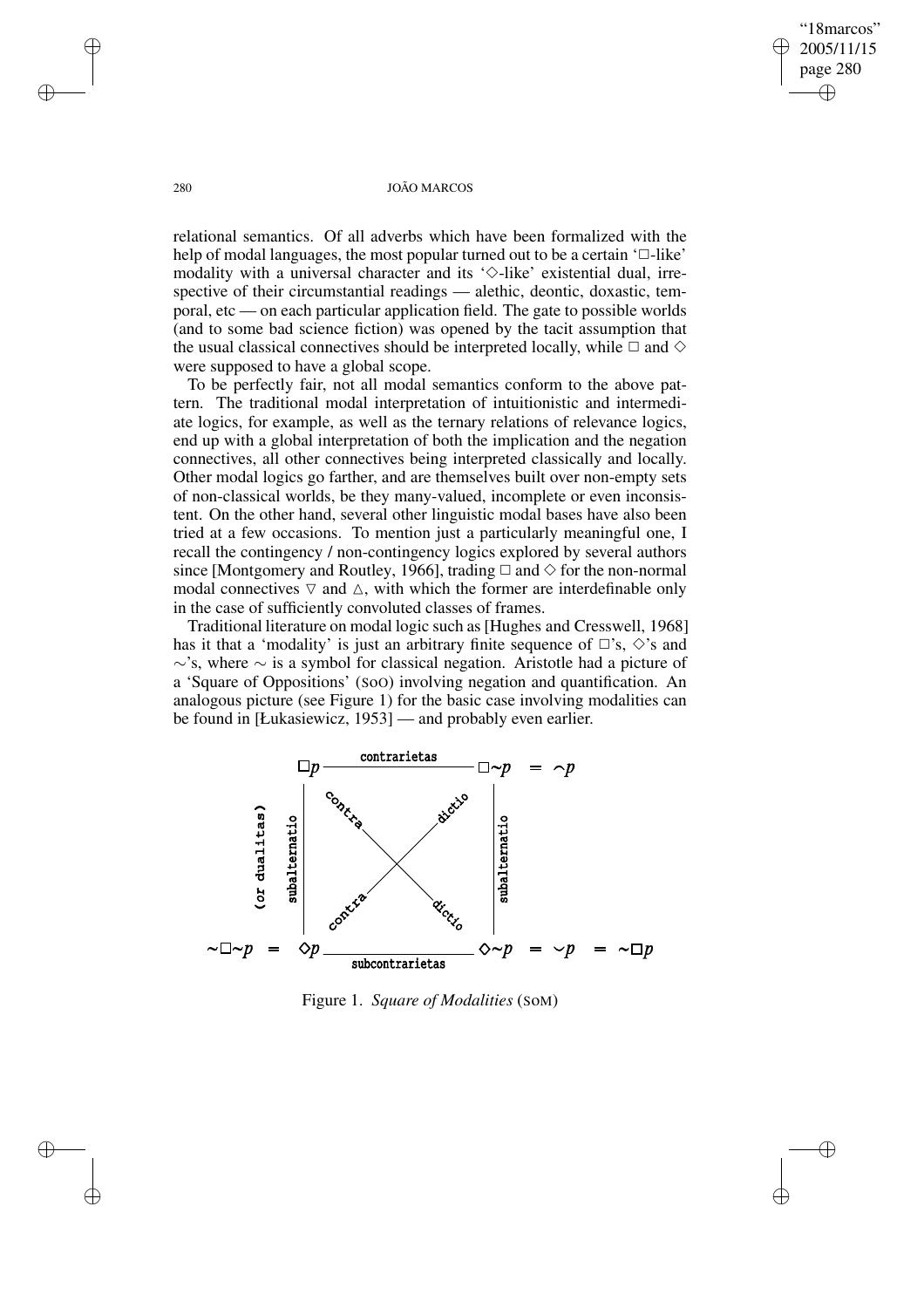NEARLY EVERY NORMAL MODAL LOGIC IS PARANORMAL 281

✐

✐

✐

✐

The four modal corners from the above SoM were not really treated on an equal footing in the recent literature of modal logic. To be sure, that circumstance alone should not count against any of the modalities thereby contained, as even nowadays there is no agreement on what modal logic *is*, in general abstract terms. In a brilliant book originated from a frustrated attempt at such a definition of modal logic, [Segerberg, 1982], p.128, the following comment can be found:

Among the many possible operators that have never been proposed by anyone, there is one that should be mentioned here, the unary  $\sim$ , with  $\sim \alpha$  bearing the intuitive reading 'it is not necessary that  $\alpha'$  or  $\alpha$  is non-necessary'. The concept of non-necessity does not appear to equal in intuitive significance that of impossibility, let alone those of necessity or possibility. But from a theoretical point of view,  $\sim$ is on a par with  $\sim$  as well as with  $\Box$  and  $\diamond$ .

[in the quote, the symbols for  $\sim$  and  $\sim$  are mine]

On that matter, according to [Horn, 1989], linguistic researches attest that, at least for pragmatic reasons, the bottom-right corners of both the SoO and the SoM seem not to have exact natural language equivalents in any of the world's living natural languages (but it should be noticed that this is no longer true if one considers artificially constructed languages such as *Lojban*, check [Cowan, 1997]). The noted asymmetry does not seem to have a convincing semantic explanation, and one can indeed find authors like Béziau (in a series of papers culminating recently at [Béziau, 2005]) preaching the study of the 'nameless corner of the square of oppositions and modalities' as an utterly intuitive enterprise. On what concerns the upper-right corner of the SoM, one should note that, alongside the classical connectives and a binary modality of strict implication, impossibility  $(\sim)$  was in fact the *only* primitive unary modality appearing in [Lewis, 1918], the cornerstone study that marked the contemporary revival of modal logic.

In the philosophical literature (and only there!), modal logics are still often seen simply as the study of operators 'used to qualify the truth of a judgement' (check, for instance, [Garson, 2003]). Of course, such truth-qualifying operators can analogously be used to qualify falsehood, and if the left-hand side of the SoM can be seen as displaying operators that qualify *affirmation*, the right-hand side can similarly purport to display operators that qualify *negation*. But does that interpretation really make sense? Can  $\sim$  and  $\sim$  be seriously proposed as proxies for a negation operator? The answer is very often YES, but to understand that 'very often' it is useful to fix first some terminology.

"18marcos" 2005/11/15 page 281

✐

✐

✐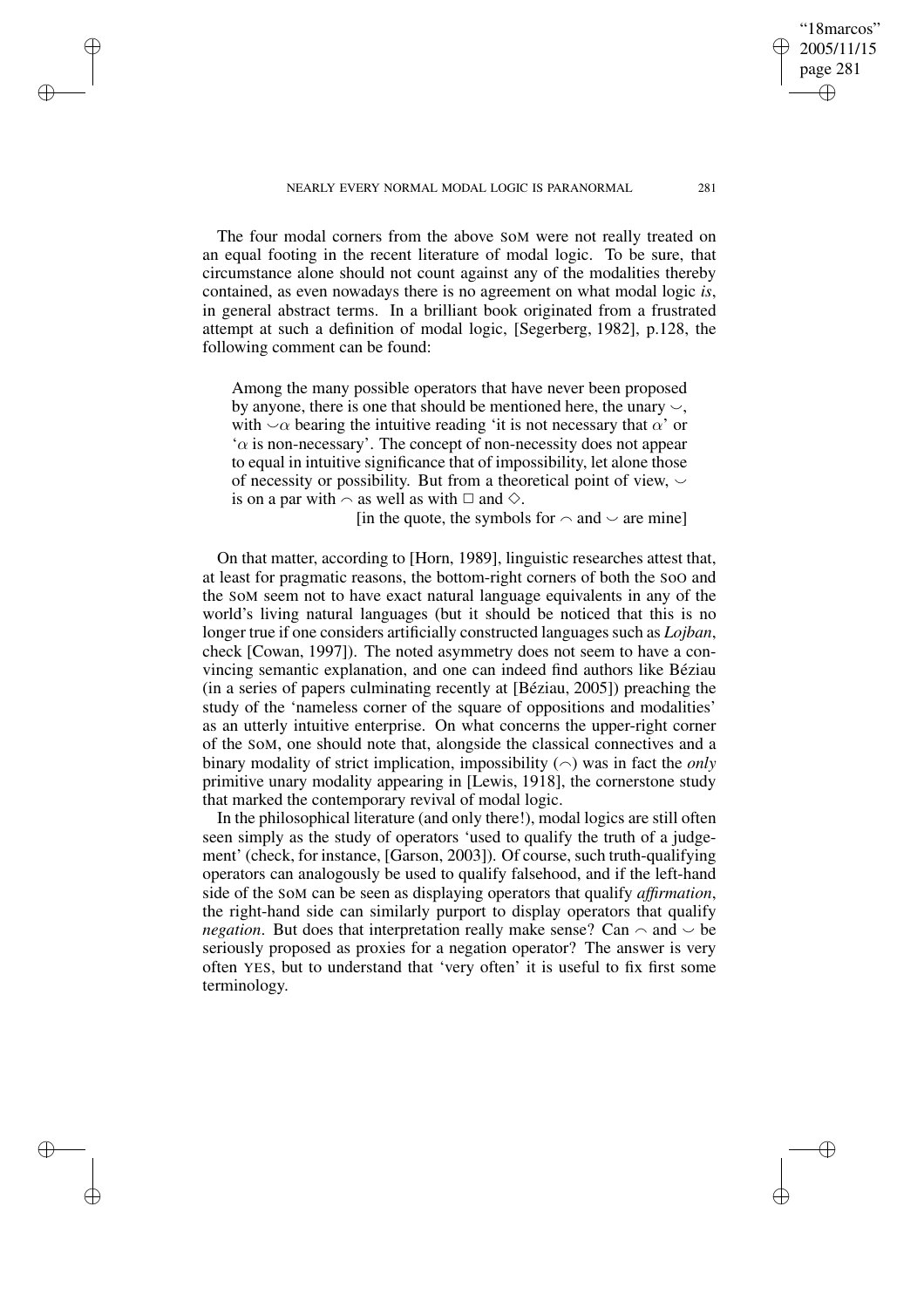"18marcos" 2005/11/15 page 282 ✐ ✐

✐

✐

#### 282 JOÃO MARCOS

#### 1.1. *Basic modal semantics*

Consider the standard *language* of classical propositional logic, whose *signature* is equipped with binary connectives for conjunction  $(\wedge)$ , disjunction (∨), implication (⊃), and a unary connective for negation (∼). Let  $S_{\text{CPL}}$  or S∧∨⊃∼ denote the set of *formulas* freely generated by a denumerable set of sentential variables,  $P$ , over the above signature (the subscripts will be dropped when clear from the context). A *frame* here will be given by a nonempty set of *worlds*, W, and a *model* over a given frame will be obtained by coupling it with a *(bi)valuation*  $V : \mathcal{P} \times \mathcal{W} \rightarrow \{0, 1\}$ . Valuations can be used to define a canonical notion of *satisfiability*,  $\models_{x}^{\mathcal{M}} \subseteq \text{Pow}(\mathcal{S}) \times \text{Pow}(\mathcal{S})$ , for each world x of a model  $M$ , with the help of the following clauses that tell us how each connective should be understood:

 $\models_x^{\mathcal{M}} p$  iff  $V(p, x) = 1$ , for  $p \in \mathcal{P}$  $\models^{\mathcal{M}}_{x} \alpha \wedge \beta$  iff  $\models^{\mathcal{M}}_{x} \alpha$  and  $\models^{\mathcal{M}}_{x} \beta$  $\models^{\mathcal{M}}_{x} \alpha \vee \beta$  iff  $\models^{\mathcal{M}}_{x} \alpha$  or  $\models^{\mathcal{M}}_{x} \beta$  $\models_{x}^{\mathcal{M}} \alpha \supset \beta$  iff  $\models_{x}^{\mathcal{M}} \alpha$  implies  $\models_{x}^{\mathcal{M}} \beta$  $\models^{\mathcal{M}}_{r} \sim \alpha$  iff  $\nmodels^{\mathcal{M}}_{r} \alpha$ 

To write  $\not\vdash^{\mathcal{M}}_{x} \alpha$  is to say that  $\models^{\mathcal{M}}_{x} \alpha$  does *not* hold. I will also denote that, alternatively, by writing  $\alpha \models_{x}^{\mathcal{M}}$ . In general, for a given world x of a model  $M$  of a given frame, I will assume that:

$$
\Gamma \models^{\mathcal{M}}_{x} \Delta \text{ iff } (\exists \gamma \in \Gamma) \gamma \models^{\mathcal{M}}_{x} \text{ or } (\exists \delta \in \Delta) \models^{\mathcal{M}}_{x} \delta
$$

The notion of a *valid inference* and the corresponding entailment (semantic global consequence relation)  $\models_{\text{CPL}} \subseteq \text{Pow}(\mathcal{S}) \times \text{Pow}(\mathcal{S})$  associated to classical propositional logic is fixed by setting  $\Gamma \models_{\text{CPL}} \Delta$  iff  $\Gamma \models_{x}^{\mathcal{M}} \Delta$  for every world  $x$  of every model  $M$  of an arbitrary frame. Of course, in the case of CPL, the recourse to a set of worlds  $W$  does not help that much, as all the connectives of this logic are evaluated locally, i.e., evaluated inside each (classical) world.

The expressive power of CPL is well-known: The logic has an adequate 2 valued functional semantics, and in fact every 2-valued  $n$ -ary truth-function can be written with the help of the above connectives. Some other particular connectives that are often used in the literature and that will be mentioned in the text below include the 0-ary connectives top ( $\top$ ) and bottom ( $\bot$ ), and the binary connectives for equivalence ( $\equiv$ ) and coimplication ( $\not\subset$ , the 'dual'

✐

✐

✐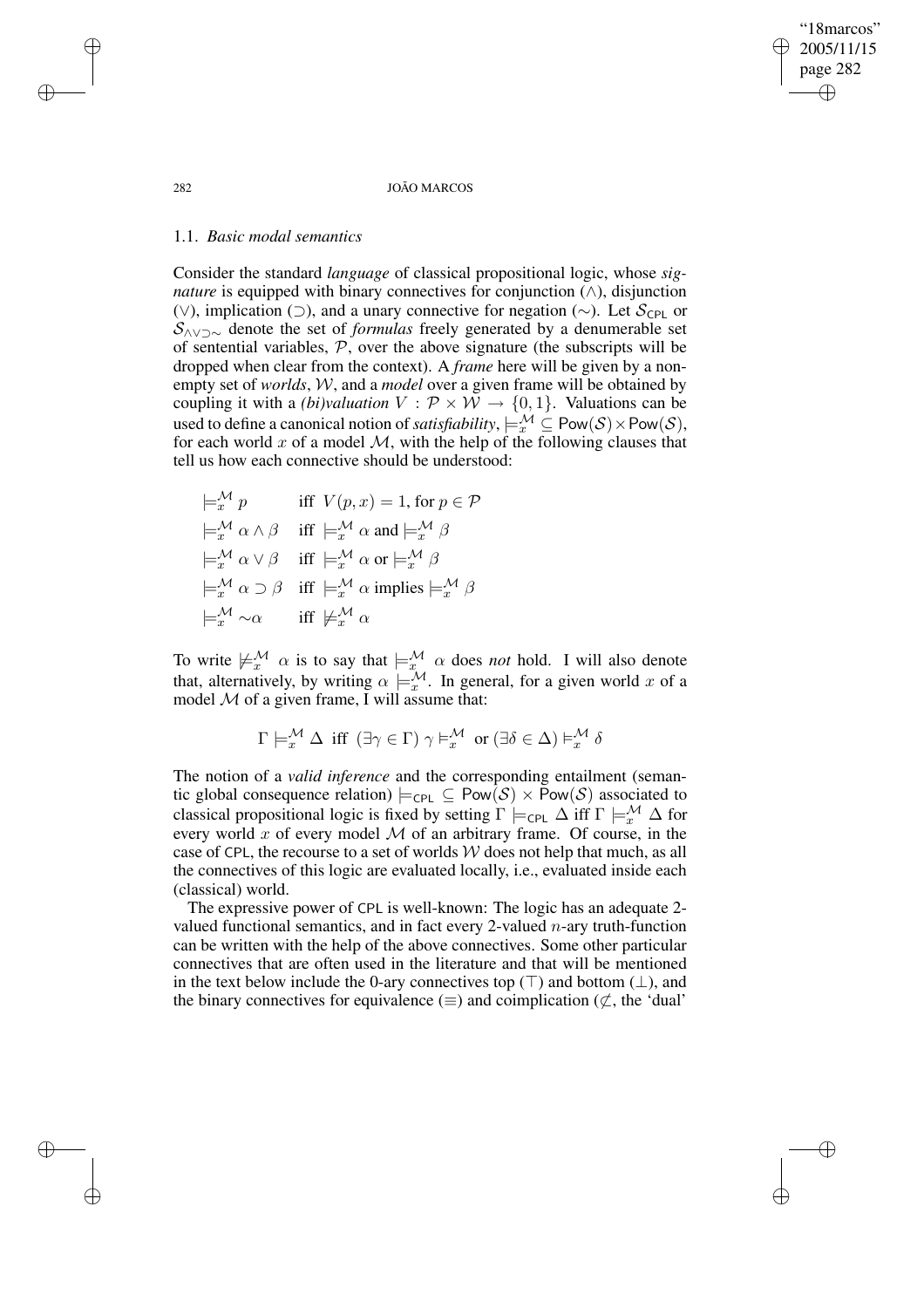✐

✐

✐

to implication in a precise sense to be specified in Subsection 2.1). Here is the intended interpretation of these connectives, together with some possible ways of defining them in terms of the connectives taken above as primitive or defined earlier on:

*Definitions Characterizing properties*  $\alpha \not\subset \beta \stackrel{\text{def}}{=} \sim \alpha \wedge \beta$   $\qquad \qquad \models_x^{\mathcal{M}} \alpha \not\subset \beta \text{ iff } \beta \supset \alpha \models_x^{\mathcal{M}}$  $\alpha \equiv \beta \stackrel{\text{def}}{=} (\alpha \supset \beta) \wedge \sim (\alpha \not\subset \beta) \models_x^{\mathcal{M}} \alpha \equiv \beta$ iff  $\models_x^{\mathcal{M}} \alpha \supset \beta$  and  $\models_x^{\mathcal{M}} \beta \supset \alpha$  $\top \stackrel{\text{def}}{=} \alpha \supset \alpha$ , for any  $\alpha \qquad \models_x^{\mathcal{M}} \top$  $\perp$   $\stackrel{\text{def}}{=}$   $\alpha \not\subset \alpha$ , for any  $\alpha$   $\perp \models_{x}^{\mathcal{M}}$ 

In the case of ordinary normal modal logics, I will consider again a frame based on non-empty set of classical worlds but now I will enrich it with an *accessibility* relation  $R \subseteq W \times W$  between the worlds, and read xRy as 'x sees y' or 'y is accessible to x'. A model based on such a frame, as before, will be assembled from a given valuation over the sentences and worlds, and a corresponding inductive definition of the interpretation for the whole set of formulas. This time the signature will contain two further unary connectives, box  $(\Box)$ , often read as 'necessity') and diamond  $(\Diamond)$ , often read as 'possibility'), and it will be denoted by  $S_{NML}$  or  $S_{\land \lor \supset \sim \Box \diamond}$ . The interpretation of the new connectives is given by the following clauses (where  $\Rightarrow$  substitutes 'implies' and & is used for 'and'):

$$
\models_{x}^{\mathcal{M}} \Box \alpha \quad \text{iff } (\forall y \in \mathcal{W})(xRy \Rightarrow \models_{y}^{\mathcal{M}} \alpha)
$$

$$
\models_{x}^{\mathcal{M}} \Diamond \alpha \quad \text{iff } (\exists y \in \mathcal{W})(xRy \& \models_{y}^{\mathcal{M}} \alpha)
$$

All other definitions are similar to the classical case. Several different modal logics (that is, several different relations of global entailment) can be defined in the above signature, according to the restrictions imposed over the accessibility relations in each case. In fact, when talking about a logic, from here on, I will always make sure that its set of formulas and an associated consequence relation are clearly defined, be it in proof-theoretical, in semantical or in abstract terms. The minimal normal modal logic,  $K$ , where NO restrictions are imposed over R, can be axiomatized by adding one of the three following sets of further axioms and rules to any complete set of axioms and rules for CPL:

"18marcos" 2005/11/15 page 283

✐

✐

✐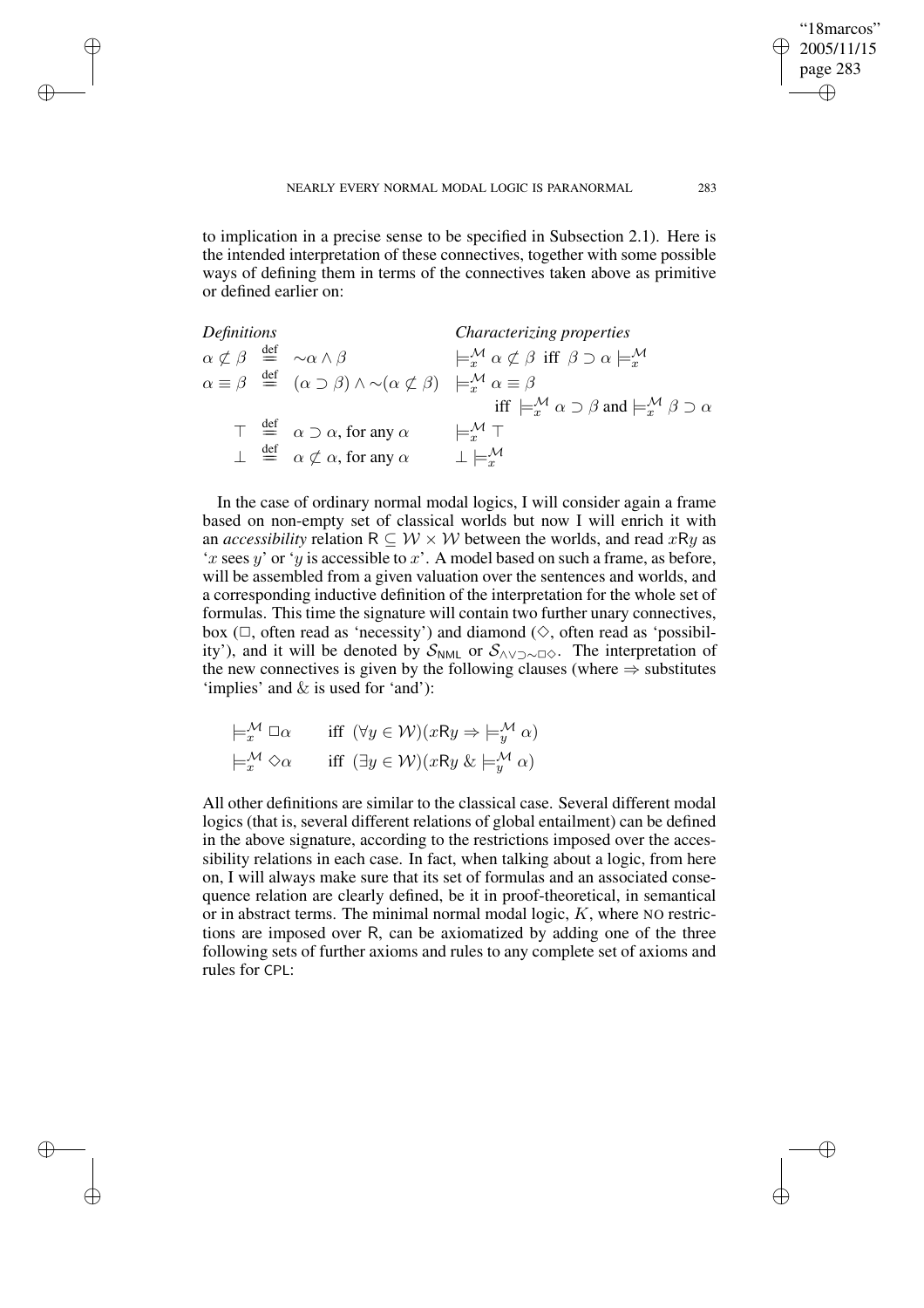✐

284 JOÃO MARCOS

 $(1.1) \vdash \Box(\alpha \supset \beta) \supset (\Box \alpha \supset \Box \beta)$  $(1.2)$   $\vdash \alpha \Rightarrow \vdash \Box \alpha$  $(2.1)$   $\vdash \alpha_0 \wedge \ldots \wedge \alpha_n \supset \alpha \Rightarrow \vdash \Box \alpha_0 \wedge \ldots \wedge \Box \alpha_n \supset \Box \alpha,$ where this rule reduces to (1.2) in case  $n = 0$  $(3.1) + \Box T$  $(3.2)$   $\vdash \Box \alpha \land \Box \beta \supset \Box (\alpha \land \beta)$  $(3.3)$   $\vdash \alpha \supset \beta \Rightarrow \vdash \Box \alpha \supset \Box \beta$ (The axioms for  $\diamond$  are dual. For the present purposes,  $\diamond \alpha$  may be defined

The explicit definability of all 'admissible modal operators' from the basic modal language was investigated, for instance, in [Wansing, 1996], with respect to their associated 'proof-theoretic semantics'. Among the many new connectives that can now be defined in every NML, one could pinpoint contingency  $(\nabla)$  and non-contingency  $(\triangle)$ , definable for instance by setting  $\forall \alpha \stackrel{\text{def}}{=} \Diamond \alpha \lor \Diamond \sim \alpha$  and  $\Delta \alpha \stackrel{\text{def}}{=} \Diamond \alpha \supset \Box \alpha$ , besides, of course, the two new modalities at the right-hand side of the SoM,  $\sim$  and  $\sim$ , definable as in Figure 1.

#### 1.2. *Modal negations?*

Some particular restrictions on the accessibility relation R will produce *degenerate* examples of modal logics. Call a world *autistic* in case there is no world accessible to it according to R, and call it *narcissistic* in case it can only see itself. The collection of all autistic frames (that is, frames whose worlds are all autistic) determines a logic called Ver, and can be axiomatized by the addition of the axiom  $\vdash \Box \alpha$  to the axioms and rules of K. The collection of all narcissistic frames (that is, frames whose worlds are all narcissistic) determines a logic known as Triv, or KT*!* as in [Chellas, 1980], and can be axiomatized by the addition to the axioms and rules of  $K$  of the axiom  $\vdash \Box \alpha \equiv \alpha$ . It is easy to see that both Ver and Triv are but thin disguises for classical propositional logic: In the first,  $\Box$  and  $\diamond$  are unary operators that produce tops, in the second,  $\Box$  and  $\diamond$  behave like identity operators. The logic that I will call  $TV$  and that is situated exactly midway in between  $Triv$  and  $Ver$  is also important in the present story. It is determined by the class of all frames that are either narcissistic or autistic, and axiomatized by the addition to K of the axiom  $\vdash \alpha \supset \Box \alpha$ .

In what follows it will be helpful to use  $\odot^{n}$  as an abbreviation for *n* iterations of a given unary connective  $\circledcirc$ . I will be saying that a logic  $\mathcal{L}_2$  is a (deductive) *fragment* of a logic  $\mathcal{L}_1$  (and  $\mathcal{L}_1$  is an *extension* of  $\mathcal{L}_2$ ) if  $\mathcal{L}_1$  can

as  $\sim\Box\sim\alpha$ .)

✐

✐

✐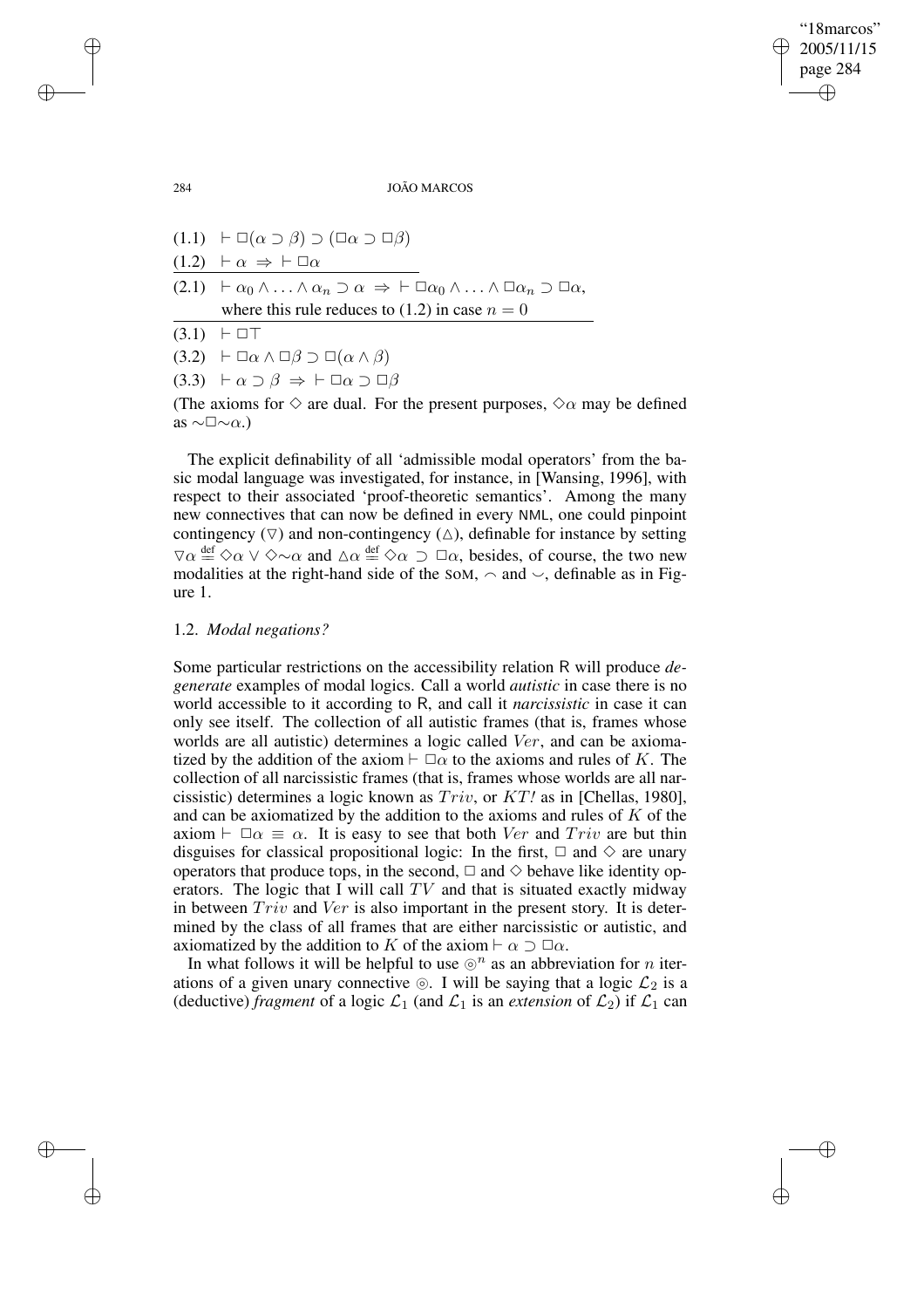✐

✐

✐

be written in a signature containing all the symbols from the signature of  $\mathcal{L}_2$ and if, in that case, all inferences allowed by  $\mathcal{L}_2$  are also allowed by  $\mathcal{L}_1$ .

[Makinson, 1971] proved that every normal modal logic is a fragment of either Ver or  $Triv$  (and possibly of both, that is, of  $TV$ ). For instance, the modal logic KT, determined by the class of reflexive frames and axiomatized by the addition to K of the axiom  $\vdash \Box \alpha \supset \alpha$ , is only a fragment of Triv but not of Ver; on the other hand, the logic of provability  $GL$ , determined by the class of transitive and reversely well-founded frames and axiomatized by the addition to K of the axiom  $\vdash \Box(\Box \alpha \supset \alpha) \supset \Box \alpha$ , is only a fragment of Ver but not of Triv; finally, K5, determined by the class of euclidean frames and axiomatized by the addition to K of the axiom  $\vdash \Diamond \alpha \supset \Box \Diamond \alpha$ , is a fragment of TV. More importantly, every extension of K obtained by the sole addition of axioms of the form  $\vdash \Diamond^i \Box^j \alpha \supset \Box^k \Diamond^l \alpha$ , for  $i, j, k, l \in \mathbb{N}$ , complete with respect to a convenient combination of the so-called confluential (Church-Rosser) frames, *is* a fragment of Triv — and, as a matter of fact, very few of the most widely known modal logics fail to be a fragment of Triv.

Can  $\sim$  and  $\sim$  be understood as 'negations' inside all of the above logics? For one thing, inside of Ver it seems already difficult to accept that reading: All formulas of the form  $\alpha$  and  $\alpha$  would be theorems of this logic... But what connectives are to count as 'negations', to start with? First of all, it must be cleared up that there is NO general — nor even partial — agreement in the literature on an answer to that. As we will see, this is not to say, however, that the very concept of negation is unruly!

Consider from this point on a (non-overcomplete)<sup>†</sup> logic  $\mathcal{L}_1$  endowed with some symbol  $\neg$  intended to denote 'negation'. Even if we consider no other circumstantial symbols from  $\mathcal{L}_1$ 's signature and its corresponding set of formulas  $S_1$ , there is a number of *pure* positive meta-rules that might be considered to govern the behavior of negation with respect to  $\mathbb{H}_1$ , the consequence relation associated to  $\mathcal{L}_1$ . For instance, the following two rules can fully characterize classical negation inside a non-overcomplete logic:

(Explosion)  $(\forall \Gamma, \Delta \subseteq S_1)(\forall \alpha \in S_1) \Gamma, \alpha, \neg \alpha \Vdash_1 \Delta$ (Implosion)  $(\forall \Gamma, \Delta \subseteq S_1)(\forall \alpha \in S_1) \Gamma \Vdash_1 \alpha, \neg \alpha, \Delta$ 

Any non-classical negation will have to fail one of the above rules, and possibly both. In that case, what are the 'stable' rules of negation, if any, that is, which are the rules that *every* negation ought to obey? This is the very issue about which each author will have her preferred answer, and it seems that there is little hope for any sort of agreement to be expected to settle around

† For a semantic account of that concept, check Section 2.

"18marcos" 2005/11/15 page 285

✐

✐

✐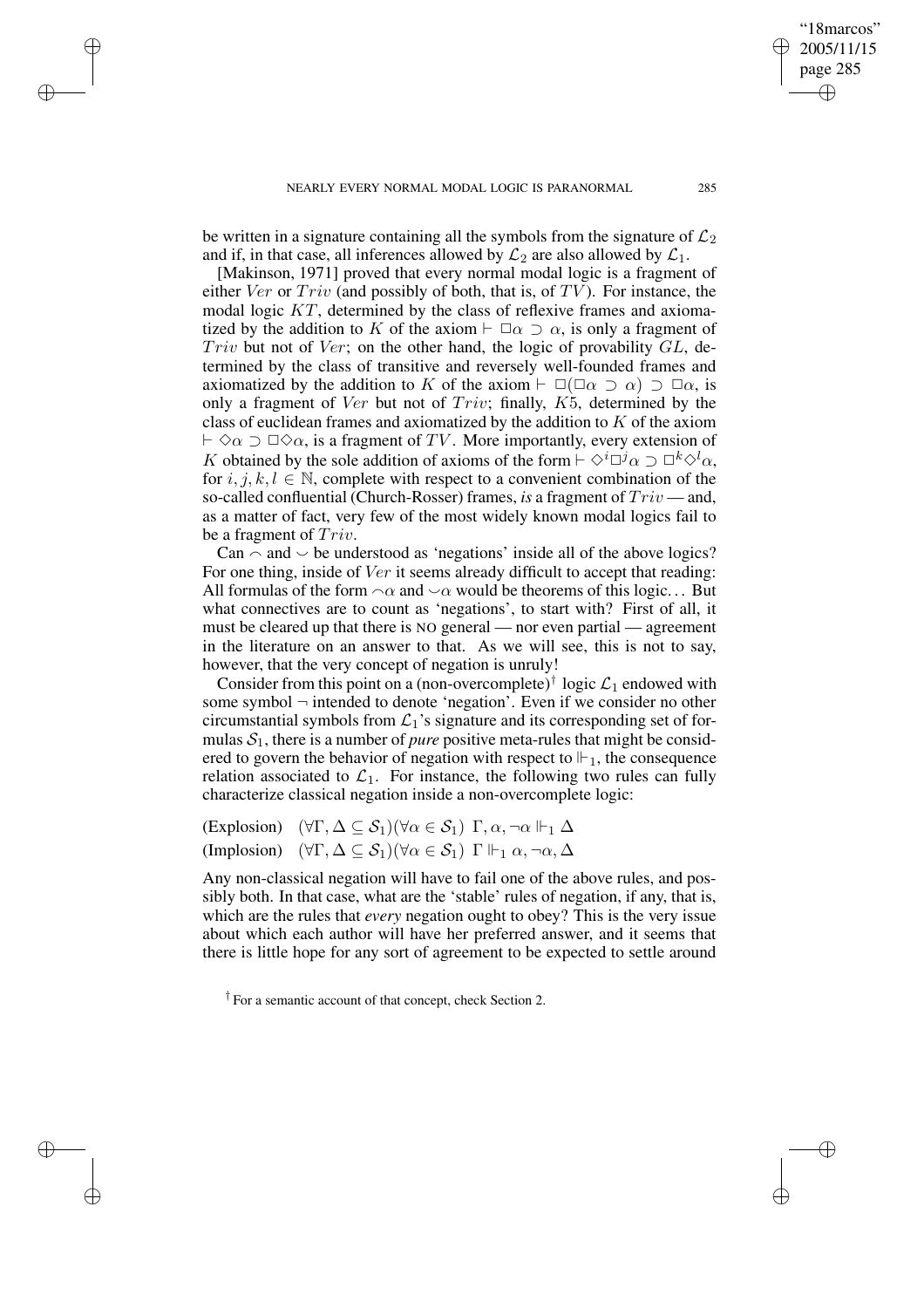## "18marcos" 2005/11/15 page 286 ✐ ✐

✐

✐

#### 286 JOÃO MARCOS

that. However, there is some chance of agreement, I submit, if one only turns the attention to a certain set of pure *negative* rules, such as:

$$
(n\text{-}verification) \quad (\exists \Gamma, \Delta \subseteq \mathcal{S}_1) (\exists \alpha \in \mathcal{S}_1) \Gamma, \neg^{n+1} \alpha \, \|\psi_1 \neg^n \alpha, \Delta
$$

$$
(n\text{-}falsification) \quad (\exists \Gamma, \Delta \subseteq \mathcal{S}_1) (\exists \alpha \in \mathcal{S}_1) \Gamma, \neg^n \alpha \, \|\psi_1 \neg^{n+1} \alpha, \Delta
$$

In the present environment, the above rules have at least 3 immediate pleasant consequences for the behavior of  $\neg^{n+1}$  over  $\neg^{n}$ : If  $\neg^{n+1}$  is to obey those rules, it cannot produce only bottoms, it cannot produce only tops, and it cannot be an identity operator. Seems sensible enough: Is anyone prepared to accept or propose as a 'real negation' any symbol not enjoying the above features? On the one hand, those rules are sufficient to confirm already our intuition that the logic Ver should be ruled out as a system interpreting  $\sim$ and  $\sim$  as negation operators. (But what will we be able to say, in that case, about its fragments?) On the other hand, the last rules are clearly respected by classical negation, and thus also by  $\sim$  and  $\sim$  inside the logic  $Triv$ . With that criterion in mind, from here on, I will assume, as in [Marcos, 2005c], that a *decent* negation should respect (n-*verificatio*) and (n-*falsificatio*), for every  $n \in \mathbb{N}$ .

Consider now a fragment  $\mathcal{L}_2$  of  $\mathcal{L}_1$ , such that  $\mathcal{L}_2$  is directly embeddable in  $\mathcal{L}_1$  by way of an identity translation, that is,  $\Vdash_2 \subseteq \Vdash_1$ , where  $\Vdash_2$  is the consequence relation associated to  $\mathcal{L}_2$ . In case the signature of  $\mathcal{L}_2$  also contains  $\neg$  then it is clear that  $\neg$  will in  $\mathcal{L}_2$  respect at most as many positive rules as it does in the case of  $\mathcal{L}_1$ , never more. One might say in that case that  $\neg$ in  $\mathcal{L}_2$  is *sub-* $\mathcal{L}_1$ ; if  $\mathcal{L}_1$  is classical logic one might simply say that  $\neg$  in  $\mathcal{L}_2$ is *subclassical*. So, now one may finally ask the question: In which normal modal logics the operators  $\sim$  and  $\sim$  produce subclassical operators? It is not difficult to check for instance that GL is not one of such logics: As shown in [Vakarelov, 1989], the characterizing axiom of  $GL$  can be rewritten in terms of  $\alpha$  as  $\vdash \alpha(\alpha \wedge \alpha) \supset \alpha$ , and this is not a valid formula in CPL. One can count though on the following straightforward answer to the above question:

# *The operators*  $\sim$  *and*  $\sim$  *constitute subclassical negations inside a given normal modal logic if and only if this logic is a fragment of* Triv.

Indeed, we already know that  $\sim$  and  $\sim$  coincide with classical negation inside  $Triv$ . As a consequence, those symbols define decent subclassical negations, *a fortiori*, also in the fragments of Triv. On the other hand, a logic with a subclassical negation is by definition a fragment of classical logic, as long as both logics are written in the same language. Recall now that Triv *is* classical logic in disguise, possibly with some extra boxes and diamonds coloring its inferences but behaving just like identity operators. This proves our case. (Alternatively, suppose that you erase the boxes and diamonds from

✐

✐

✐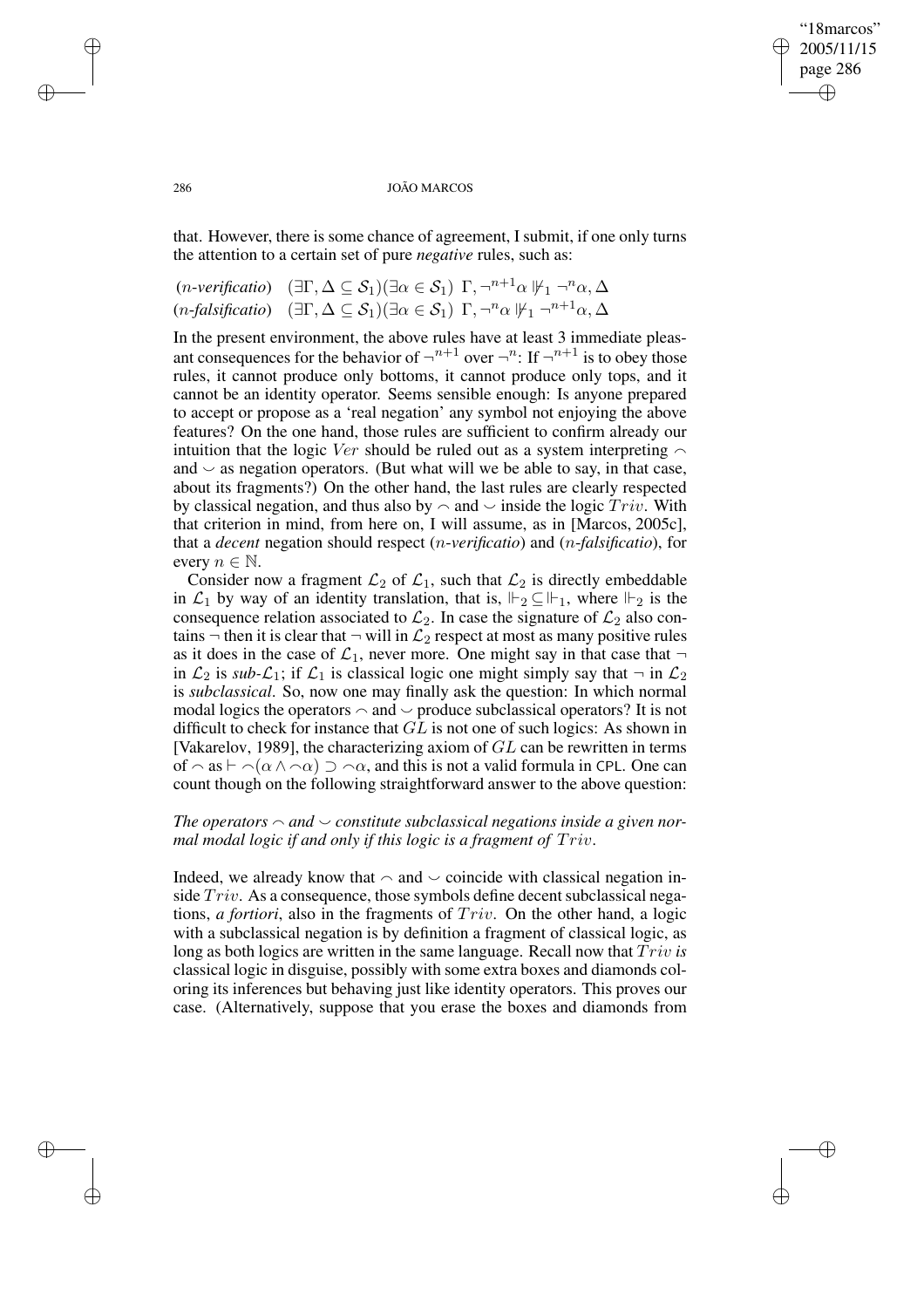any normal modal logic that is *not* a fragment of Triv. Then you clearly transform  $\sim$  and  $\sim$ , taken to be defined as in Figure 1, into non-subclassical negations.) QED

Still and all, the reader should not imagine that all decent negations are subclassical. Post's cyclic many-valued negations, for instance, are counterexamples to that. In one way or another, let me clarify that this paper will concentrate exclusively on subclassical negations.

The next sections will show which properties *are* enjoyed by  $\sim$  and  $\sim$ , and to what classes of negations they belong to. They will also show how normal modal logics can be naturally reconstructed on other signatures based on  $\sim$ .  $\sim$  and related connectives.

## 2. *Varieties of paranormality*

✐

✐

✐

✐

For the sake of the following discussion, let  $\mathcal L$  be an arbitrary logic with an entailment relation  $\models$  (recall Section 1.1) defined over a set of formulas S of a language that contains a negation symbol  $\neg$  with a decent interpretation (that is, respecting rules *verificatio* and *falsificatio* from the last section). For all we know, such a logic might turn out to have some queer models, as for instance:

(Dadaistic)  $(\forall \alpha \in S)(\forall x \in W) \models_x^{\mathcal{M}} \alpha$ (Nihilistic)  $(\forall \alpha \in S)(\forall x \in W)$   $\alpha \models_{x}^{M}$ 

(To simplify notation, I will from this section on drop the contexts Γ's and  $\Delta$ 's from the inferences.) According to the above definitions, everything is true for a dadaistic model, and everything is false for a nihilistic model. Following [Marcos, 2005c], I will say that the logic  $\mathcal L$  is *overcomplete* in case all of its models are either dadaistic or nihilistic. Thus, for a non-overcomplete logic,  $(\exists \alpha, \beta \in S)$   $\alpha \not\vdash \beta$ . Now, even in the case of such a logic, it might still happen that negation has some odd models such as:

(¬-inconsistent)  $(\exists \alpha \in S)(\exists x \in W) \models_x^{\mathcal{M}} \alpha$  and  $\models_x^{\mathcal{M}} \neg \alpha$ (¬-incomplete, or  $(\exists \alpha \in S)(\exists x \in W)$   $\alpha \models_{x}^{M}$  and  $\neg \alpha \models_{x}^{M}$ ¬-undetermined)

So, a  $\neg$ -inconsistent model allows for some formula to be satisfied together with its negation, and a  $\neg$ -undetermined model allows instead for both a formula and its negation to be non-satisfied. Obviously, a dadaistic model is simply an extreme case of an inconsistent model, and a nihilistic model an extreme case of an undetermined model. In the present framework, and following [Marcos, 2005a], L will be called a *decent* ¬*-paraconsistent* logic

"18marcos" 2005/11/15 page 287

✐

✐

✐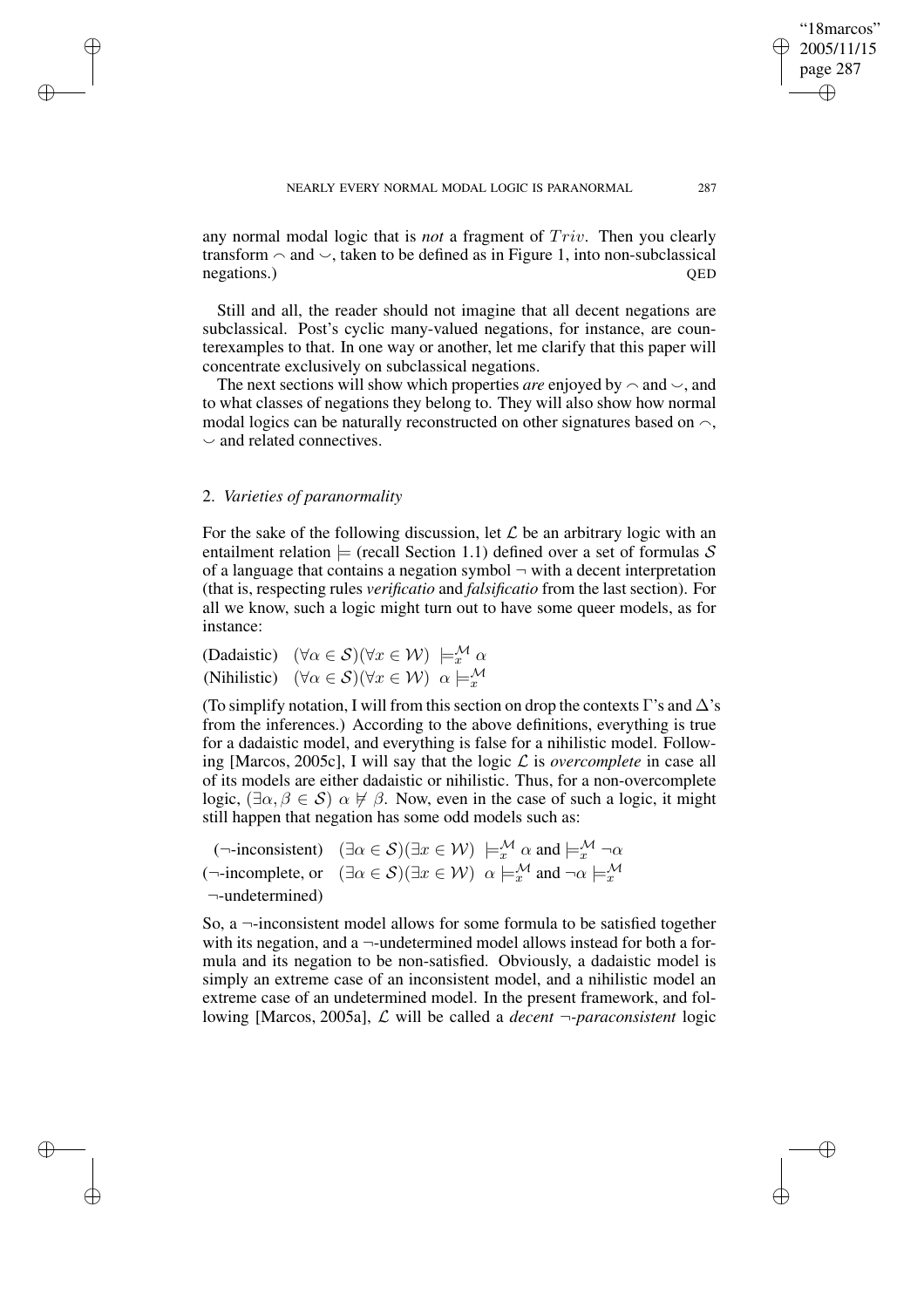"18marcos" 2005/11/15 page 288 ✐ ✐

✐

✐

#### 288 JOÃO MARCOS

if it allows for non-dadaistic ¬-inconsistent models, that is, if  $(\exists \alpha, \beta \in$ S)  $\alpha, \neg \alpha \not\models \beta$ . Dually, L will be called a *decent*  $\neg$ -paracomplete logic if it allows for non-nihilistic  $\neg$ -undetermined models, that is, if  $(\exists \alpha, \beta \in$ S)  $\beta \not\models \alpha, \neg \alpha$ . In particular, a paraconsistent logic will be non-explosive, and a paracomplete logic will be non-implosive (recall the definitions of those properties from Section 1.2). Following [da Costa and Béziau, 1997] and [Béziau, 1999], I will call L *paranormal* if it is both paraconsistent and paracomplete.

Paranormality comes in several brands. Explosion or implosion might be lost, but maybe it is possible to recover them, 'with gentleness and time'. Maybe there is something that we can *say* about a formula so as to guarantee that it behaves consistently / determinedly? Here is a way of realizing this intuition. Let  $\overline{O}(p)$  be a (possibly empty) set of formulas on one single variable such that:

$$
(\exists \alpha \in \mathcal{S}) \ \ \overline{\underline{\mathrm{O}}}(\alpha), \alpha \not \vDash \text{ and } \ \overline{\underline{\mathrm{O}}}(\alpha), \neg \alpha \not \vDash,
$$

and yet

 $(\forall \alpha \in \mathcal{S}) \ \overline{\mathsf{O}}(\alpha), \alpha, \neg \alpha \vDash$ 

Following [Carnielli and Marcos, 2002], any logic containing such schematic set of formulas is called ¬-*gently explosive*. A *logic of formal inconsistency* (LFI) is a paraconsistent yet gently explosive logic. In such a logic,  $\overline{O}$  is said to express ¬-*consistency*.

Dually, let  $\overline{\mathcal{R}}(p)$  be a (possibly empty) set of formulas on one single variable such that:

$$
(\exists \alpha \in S) \not\vdash \alpha, \overline{\frac{\lambda}{\lambda\lambda}}(\alpha) \text{ and } \not\vdash \neg \alpha, \overline{\frac{\lambda}{\lambda\lambda}}(\alpha),
$$

and yet

$$
(\forall \alpha \in \mathcal{S}) \models \neg \alpha, \alpha, \overline{\mathcal{R}}(\alpha)
$$

Any logic containing such schematic set of formulas is called ¬-*gently implosive*. A *logic of formal undeterminedness*(LFU) is a paracomplete yet gently implosive logic. In such a logic,  $\frac{1}{x}$  is said to express  $\neg$ -*determinedness*, or ¬-*completeness*.

The following lines are very rough, but should suffice to inform the reader about what LFIs and LFUs are good for. As the reader might have suspected, ¬-consistency and ¬-determinedness in paranormal logics serve as sorts of 'normalizing connectives'. In fact, I will from here on call them 'perfect'. From the original meaning of the word, in Latin, we know that something

✐

✐

✐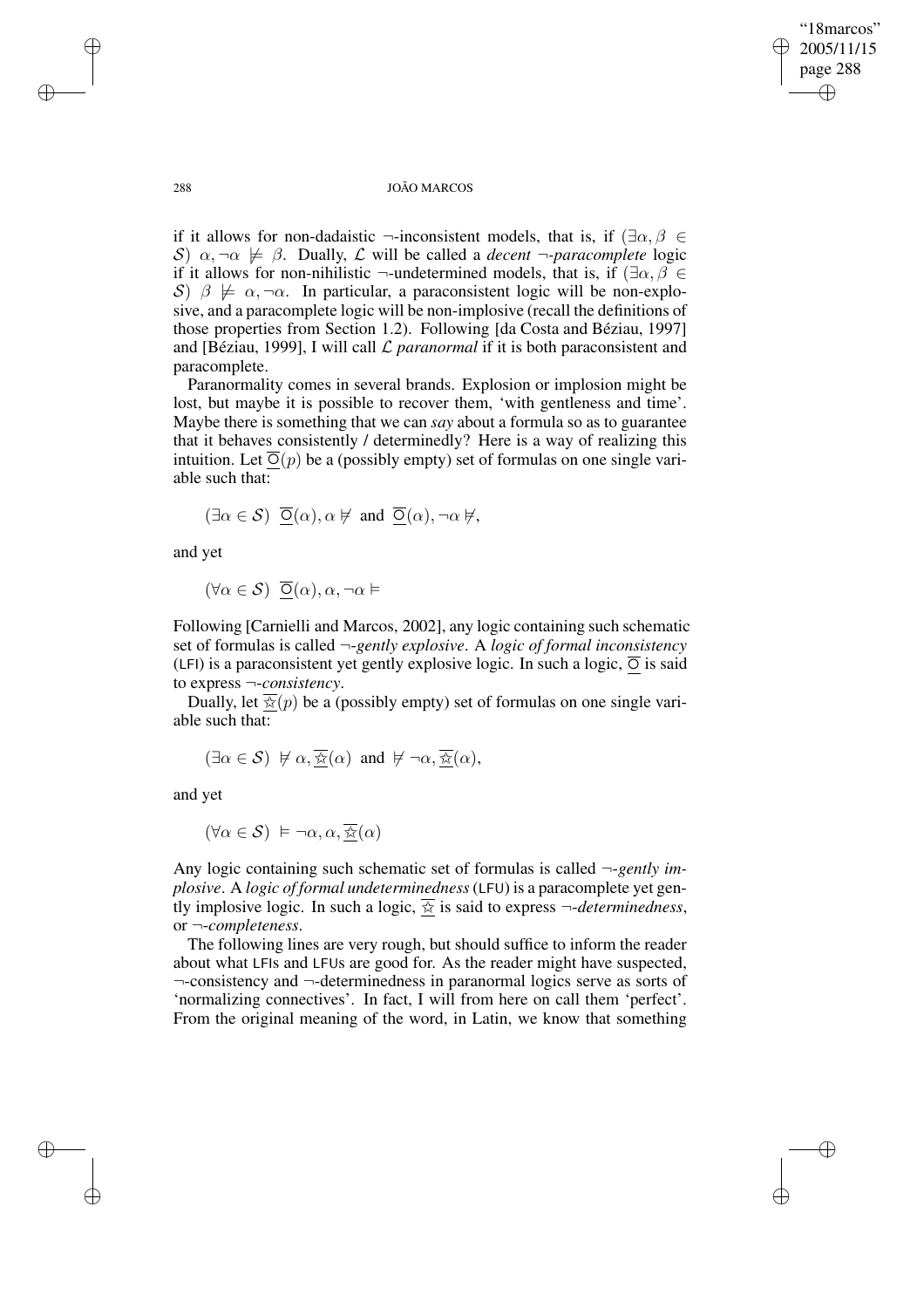NEARLY EVERY NORMAL MODAL LOGIC IS PARANORMAL 289

✐

✐

✐

✐

"18marcos" 2005/11/15 page 289

✐

✐

✐

✐

is *perfect* when it is 'done to the end', when it is somehow 'complete', and 'nothing essential is lacking'. In case a logic has a negation lacking the 'consistency presupposition', if one adds to it the power to express consistency then one can somehow recover what had been lost: Consistency in this case is the sought perfection. To put it in a different and semi-formal way, consider a logic  $\mathcal{L}_1$  in which explosion holds good for a decent negation  $\neg$ , that is, a logic that validates, in particular,  $(\forall \alpha \in S_1)$   $\alpha, \neg \alpha \models_1$ . Let  $\mathcal{L}_2$  now be some other logic written in the same signature as  $\mathcal{L}_1$  such that: (i)  $\mathcal{L}_2$  is a proper fragment of  $\mathcal{L}_1$  that validates many or most inferences of  $\mathcal{L}_1$  that are compatible with the *failure* of explosion; (ii)  $\mathcal{L}_2$  is *expressive* enough so as to be an LFI, thus, in particular, there will be in  $\mathcal{L}_2$  a set of formulas  $\overline{O}(p)$  such that  $(\forall \alpha \in S_2)$   $\overline{O}(\alpha)$ ,  $\alpha$ ,  $\neg \alpha \vDash_2$  holds good; (iii)  $\mathcal{L}_1$  can in fact be *recovered* from  $\mathcal{L}_2$  by the addition of  $\overline{O}(p)$  as a new set of valid schemas / axioms. These constraints alone suggest that the whole reasoning of  $\mathcal{L}_1$  might somehow be recovered from inside  $\mathcal{L}_2$ , if only a sufficient number of 'consistency assumptions' is added in each case. Thus, typically the following *derivability adjustment theorem* (DAT) can be proven:

 $(\forall \Gamma \forall \Delta \exists \Sigma)$   $\Gamma \models_1 \Delta$  iff  $\overline{O}(\Sigma), \Gamma \models_2 \Delta$ .

The essentials behind such sort of DATs were highlighted in [Batens, 1989], but some very specific instances of DATs could already be found in one of the forerunning formal studies on paraconsistent logic, [da Costa, 1963]. It is no exaggeration to say that such theorems constitute the fundamental idea behind both the 'Brazilian approach' to paraconsistency (C-systems and LFIs) and the 'Belgian approach' (inconsistency-adaptive logics). As I see it, the main difference between the two approaches is in fact methodological (but also a bit ideological). As I argued in [Marcos, 2001], while retaining in a paraconsistent logic 'most rules and schemata of classical logic' was a desideratum laid down already in [da Costa, 1974], it was never really systematically pursued by the 'Brazilian school'. The approach favored by [Batens, 1989] and the 'Belgian school', in contrast, took the motto to the letter: Assuming consistency *by default*, maximality is pursued by way of allowing for non-monotonic reasoning to take place. Another remarkable peculiarity is that in an LFI, by its very design, the clauses in the above theorem can in fact be *internalized* at the object-level language, making its statement more convenient and language-independent. Sometimes, moreover, there are yet other ways of reproducing classical reasoning inside an LFI through a direct translation, without the addition of further premises. For its importance, I will dub the ability of recovering consistent reasoning in one way or another the *Fundamental Feature of* LFI*s*.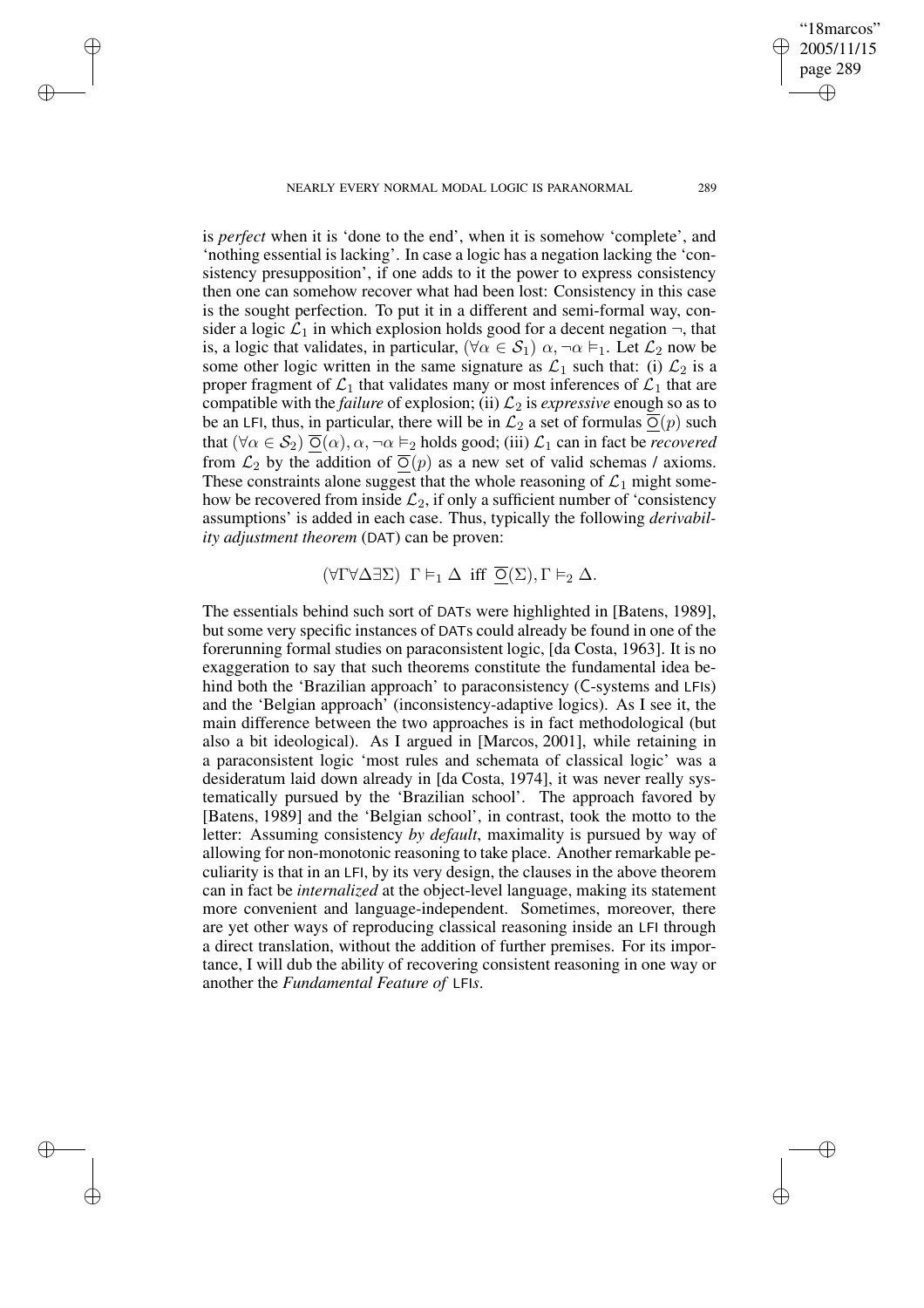## '18marcos" 2005/11/15 page 290 ✐ ✐

✐

✐

#### 290 JOÃO MARCOS

Clearly, all that was said for consistency and LFIs in the previous paragraph can be easily dualized for determinedness and LFUs.

I will from here on consider only the simpler case in which  $\overline{O}$  reduces to a single schema, thus to a consistency connective  $\circ$  whose contradictory opposite (its classical negation), will represent an inconsistency connective to be denoted by  $\bullet$ . A similar thing will be done for  $\frac{1}{X}$ , in that I will be work-<br>ing from here on more simply with a unary determinedness connective ing from here on more simply with a unary determinedness connective  $\star$ and the accompanying undeterminedness connective ★.

#### 2.1. *Duality, at last*

I have been mentioning *duality* all along, with a strong semantic intuition, but in a very loose way. Let me here make a short digression to explain precisely what that is supposed to mean.

Given an arbitrary connective  $\circledcirc$ , let its *dual* be denoted by  $\circledcirc^d$ . Given a set of formulas  $\Gamma$ , let  $\Gamma^d$  denote the result of substituting all connectives of  $\Gamma$ by their duals. Given a logic  $\mathcal{L}_1$  with a consequence relation  $\mathbb{H}_1$  over a set of formulas  $S_1$ , the dual logic  $\mathcal{L}_2$  will be defined by setting  $S_2 = S_1^d$  and  $\Gamma^d \Vdash_2 \Delta^d$  iff  $\Delta \Vdash_1 \Gamma$ . So, in abstract terms, all we have to do, somehow, is to read the original inferences from right to left, instead of reading them from left to right, and change the names of the logical constants whenever necessary (some connectives can of course be self-dual inside a given logic).

This little trick is just enough for conjunction to be characterizable as dual to disjunction (even more, each elimination rule for conjunction will be dual to a corresponding introduction rule for disjunction, and so on), implication as dual to coimplication (and this coincides in fact with the algebraic intuition about duality explored already in [Rauszer, 1974]), box as dual to diamond, explosive negation as dual to implosive negation, (para)consistency as dual to (para)completeness, LFIs as dual to LFUs, dadaism as dual to nihilism, and so on.

The place where duality will show up in the Square of Modalities (Figure 1) is in place of the relation of 'subalternation'. According to the traditional semantic intuition behind subalternation, the truth of each upper corner implies the truth of the corresponding bottom corner, but not the other way around. The application of this simple idea is not without problems: The subalternation in the SoO only works well once you grant existential import to the universal quantifier, the subalternation in the SoM works fine only if you are talking about normal modal logics extending KD, the 'deontic' system with the seriality presupposition (in which  $\Diamond \top$  is provable). The above definitions of duality, however, suggest a full horizontal symmetry in the very same square, allowing for the mentioned provisos to be dispensed with. With that in mind, it does not really seem illuminating thus to think

✐

✐

✐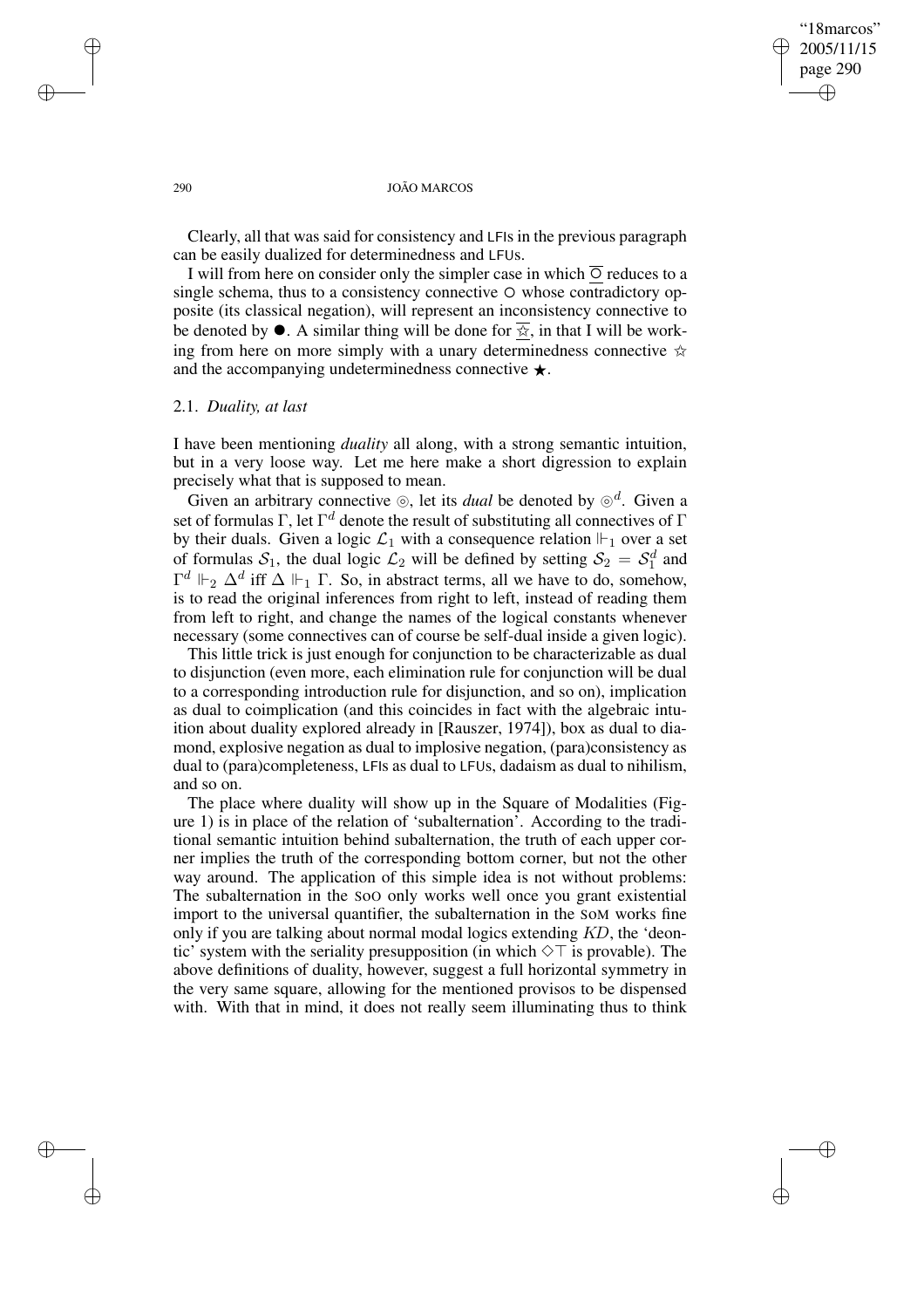NEARLY EVERY NORMAL MODAL LOGIC IS PARANORMAL 291

✐

✐

✐

✐

"18marcos" 2005/11/15 page 291

✐

✐

✐

✐



Figure 2. *Square of Perfections* (SoP)

of diamond as subalternate to box (nor the other way around). That's why I proposed from the start the update of the (SoM) with the denomination '*dualitas*' in the place of '*subalternatio*'. Now, Figure 2 shows how the square would look like if rebuilt so as to apply to the perfect connectives introduced in Section 2. Notice that, according to the traditional semantic intuition of the square,  $\angle$ p and  $\bullet$ p are 'contrary' (they cannot both be simultaneously true), while  $\circ$ p and  $\bullet$ p are instead, 'subcontrary' (they cannot both be simultaneously true), while  $\bigcirc p$  and  $\bigstar p$  are, instead, 'subcontrary' (they cannot both be simultaneously false).

## 2.2. *The route from modality to paranormality, and the easy way back*

Where  $K$  is some class of frames and sig is some propositional signature, let  $(\mathcal{L})_{sig}$  denote the logic whose set of formulas is  $\mathcal{S}_{sig}$  and whose set of valid inferences is determined with the help of the canonical interpretation of the connectives in sig. With this abbreviation, every normal modal logic  $\mathcal{L}$ , in its usual language with set of formulas  $S_{NML}$ , will here be denoted as  $(\mathcal{L})$ ∧∨⊃∼□◇ $\cdot$ 

We already know from the above that the usual language of normal modal logics is expressive enough so as to be able to define a decent paraconsistent negation  $\sim$  and a decent paracomplete negation  $\sim$ . It is not difficult now to see how the corresponding perfect connectives for consistency and inconsistency ( $\circ$  and  $\bullet$ ), and for determinedness and undeterminedness ( $\star$ ) and  $\star$ ) can also be produced. Of course, those connectives will only have and  $\star$ ) can also be produced. Of course, those connectives will only have their expected behavior under some specific circumstances. Consider some normal modal logic  $\mathcal L$  not extending TV (recall Section 1.2). Then, here is a possible set of definitions for the above connectives and the properties they should enjoy in  $\mathcal{L}$ :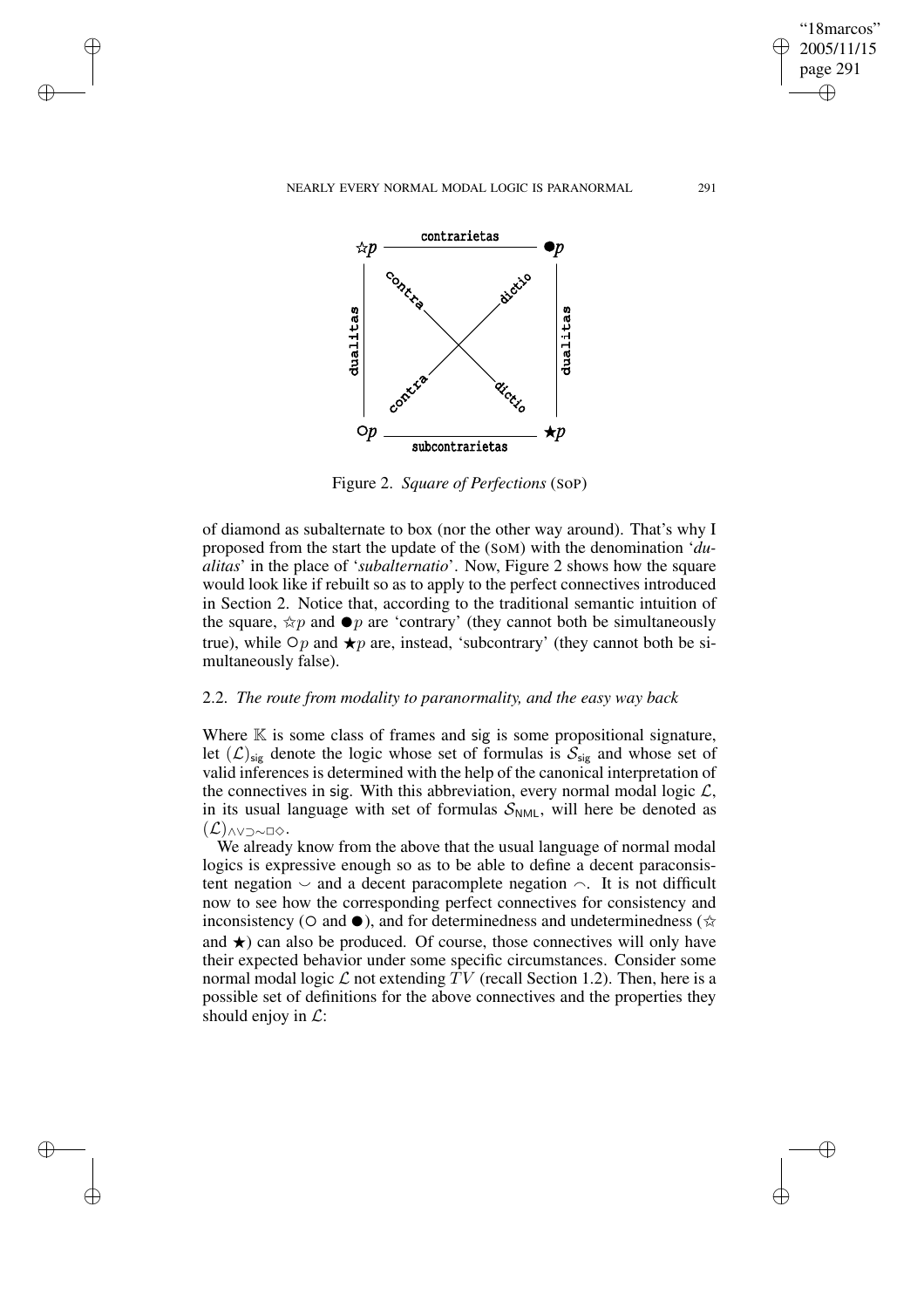# 292 JOÃO MARCOS

"18marcos" 2005/11/15 page 292

✐

✐

✐

✐

| Definitions |  |                                                                              | Properties enjoyed by them                                                 |
|-------------|--|------------------------------------------------------------------------------|----------------------------------------------------------------------------|
|             |  | $\cup_{\alpha} \stackrel{\text{def}}{=} \Diamond \sim \alpha$                | $p, \sim p \not\vdash q$                                                   |
|             |  | $\alpha \stackrel{\text{def}}{=} \alpha \supset \Box \alpha$                 | $\varphi(p, p \not\models \text{and } \varphi(p, \neg p \not\models,$      |
|             |  |                                                                              | and yet $\bigcirc p, p, \smile p \vDash$                                   |
|             |  | $\bullet \alpha \stackrel{\text{def}}{=} \alpha \wedge \neg \alpha$          | $\models \bullet \alpha$ iff $\circ \alpha \models$ .                      |
|             |  |                                                                              | $\bullet \alpha \vDash \alpha$ and $\bullet \alpha \vDash \neg \alpha$     |
|             |  | $\alpha \stackrel{\text{def}}{=} \Box \sim \alpha$                           | $q \not\in \neg p, p$                                                      |
|             |  | $\forall \alpha \stackrel{\text{def}}{=} \alpha \not\subset \Diamond \alpha$ | $\not\vDash p, \notimes p$ and $\not\vDash \neg p, \notimes p$ ,           |
|             |  |                                                                              | and yet $\models \neg p, p, \forall x p$                                   |
|             |  | $\star \alpha \stackrel{\text{def}}{=} \alpha \vee \alpha$                   | $\bigstar \alpha \models \text{ iff } \models \exists x \alpha.$           |
|             |  |                                                                              | $\alpha \models \bigstar \alpha$ and $\neg \alpha \models \bigstar \alpha$ |

Indeed, as a consequence of the above definitions:

*A necessary and sufficient condition for*  $(L)$ <sub>∧∨⊃</sub>←• *to characterize a modal* LFI*, and for* (L)∧∨⊃a✩★ *to characterize a modal* LFU *is that* L *does not extend* TV .

It is obvious that the condition is necessary. Indeed, if  $\mathcal L$  is TV, Triv or  $Ver$ , then it is not paranormal with respect to the new connectives above. Conversely, to show that this restriction provides a sufficient condition to verify the expected properties of the new connectives, consider first the case of  $\sim$  and  $\circ$ , and define a model  $\mathcal{M}_1$  such that  $\mathcal{W} = \{x, y\}$ ,  $V(p, x) = 1$ ,  $V(p, y) = 0$  and  $V(q, x) = 1$ , and consider any R such that  $(x, y) \in R \subseteq$  $W \times W$ . Such models are always realizable in logics that do not extend TV, and all you have to do is to vary the accessibility relation according to the strictures of each class of frames. But then,  $p, \sim p \not\models_{x}^{\mathcal{M}_1} q$ . Next, consider any model  $\mathcal{M}_2$  based on a frame such that  $\mathcal{W} = \{x\}$ ,  $V(p, x) = 1$ . Then,  $\varphi p, p \not\models_{x}^{\mathcal{M}_2}$ , once  $\Box$  is not an operator producing only bottoms — and we know that it is not, from rule (1.2) or axiom (3.1) (recall Section 1.1). Finally, consider a model  $\mathcal{M}_3$  exactly like  $\mathcal{M}_1$ , except that now  $V(p, x) = 0$ . In this model  $\bigcirc p, \bigcirc p \not\models_{x}^{\mathcal{M}_3}$ , for every logic distinct from  $Ver$ . It is clear, however, that  $Op, p, \sim p \vDash$  for any normal modal logic. The case of  $\sim$  and  $\angle$  is entirely similar. QED

Now, what if we started from a paranormal language and tried then to define the usual connectives of normal modal logics? Can that be done at

✐

✐

✐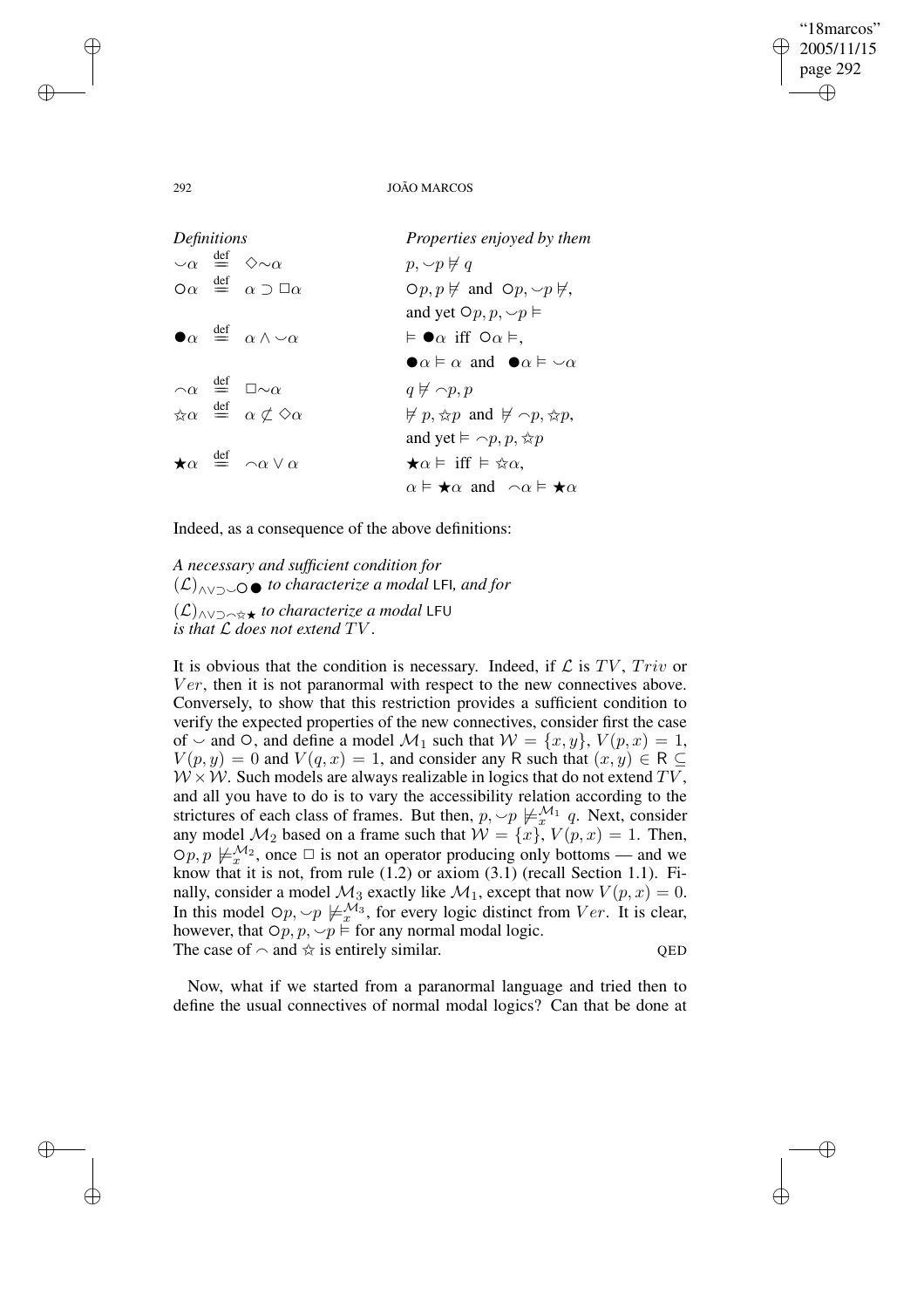✐

✐

✐

all? Again, the answer is very often YES, but, as we will see below, to understand that 'very often' one had better pay a lot of attention to the initial choice of language.

Consider first the connectives  $\vee$ ,  $\circ$ ,  $\sim$  and  $\star$  to be primitively defined by the clauses:

$$
\models_{x}^{\mathcal{M}} \circ \alpha \quad \text{iff} \quad (\exists y \in \mathcal{W})(xRy \& \alpha \models_{y}^{\mathcal{M}}) \n\models_{x}^{\mathcal{M}} \alpha \alpha \quad \text{iff} \models_{x}^{\mathcal{M}} \alpha \text{ implies } (\forall y \in \mathcal{W})(xRy \Rightarrow \models_{y}^{\mathcal{M}} \alpha) \n\models_{x}^{\mathcal{M}} \alpha \alpha \quad \text{iff} \quad (\forall y \in \mathcal{W})(xRy \Rightarrow \alpha \models_{y}^{\mathcal{M}}) \n\models_{x}^{\mathcal{M}} \forall \alpha \alpha \quad \text{iff} \quad \alpha \models_{x}^{\mathcal{M}} \text{and } (\exists y \in \mathcal{W})(xRy \& \models_{y}^{\mathcal{M}} \alpha)
$$

Consider next an arbitrary normal modal logic  $(\mathcal{L})_{\land\lor\supset\supset\mathcal{O}}$ , where the nonclassical connectives from the signature are interpreted as above. The question now is whether  $(\mathcal{L})$ ∧∨¬∼□◇ can be recovered from that. And the answer is that it can, if only the following definitions are set:

$$
\begin{array}{cccc}\n\perp & \stackrel{\text{def}}{=} & \alpha \wedge \neg \alpha \wedge \Box \alpha \text{, for any } \alpha & \Box \alpha & \stackrel{\text{def}}{=} & \neg \neg \alpha \\
\sim \alpha & \stackrel{\text{def}}{=} & \alpha \supset \bot & \Diamond \alpha & \stackrel{\text{def}}{=} & \neg \neg \alpha\n\end{array}
$$

Furthermore, to obtain an inconsistency connective one can obviously just set  $\bullet \alpha \stackrel{\text{def}}{=} \sim \circ \alpha$ . It is not difficult to check, indeed, that even inside the minimal normal modal logic K the new connectives  $\alpha \in \Box$  and  $\Diamond$  behave minimal normal modal logic K the new connectives  $\sim$ ,  $\Box$  and  $\diamond$  behave exactly as they should. For instance, in  $K$  the following rules hold good:  $(\alpha, \sim \alpha \models)$  and  $(\models \sim \alpha, \alpha)$ . As we know, those two rules fully characterize classical negation (recall Section 1.2). Therefore:

*For every normal modal logic,*  $(L)$ <sub>∧∨⊃∼□</sub> *and*  $(L)$ <sub>∧∨⊃∼</sub>○ *characterize the same logic under two different signatures.*

Can the same be done if one starts from the language containing  $\sim$  and  $\hat{\varphi}$  instead of  $\sim$  and  $\circ$ ? The answer now is not as immediate as one might expect. Indeed, consider an arbitrary modal logic  $(\mathcal{L})_{\land\lor\supset\land\hat{\mathbb{X}}}$ , where the nonclassical connectives are interpreted as above. How can a classical negation now be defined so as to work as expected for all classes of frames? It is easy to see that the above definitions will not do. An alternative is to set:

 $\sim \alpha \quad \stackrel{\text{def}}{=} \quad \alpha \supset \sim \alpha \qquad \stackrel{\text{def}}{=} \quad \sim \sim \alpha \qquad \Leftrightarrow \alpha \quad \stackrel{\text{def}}{=} \quad \sim \sim \alpha$ 

In this case, however, in spite of ( $\models \neg \alpha, \alpha$ ) holding good for every normal modal logic,  $(\alpha, \sim \alpha \models)$  holds good only for extensions of KT. Therefore,

"18marcos" 2005/11/15 page 293

✐

✐

✐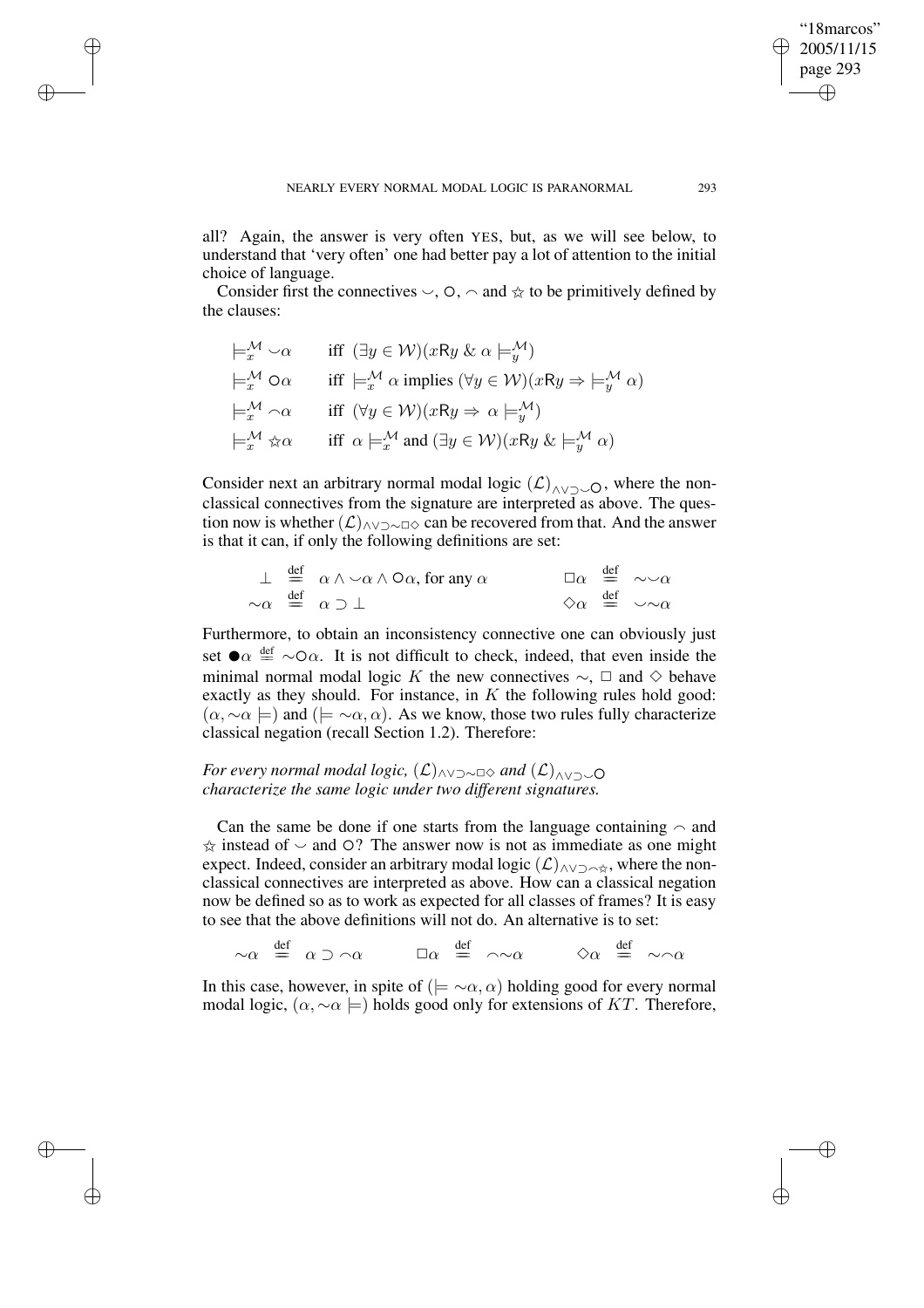### "18marcos" 2005/11/15 page 294 ✐ ✐

✐

✐

#### 294 JOÃO MARCOS

all one can guarantee in general is that:

*For every extension of KT,*  $(L)$ <sub>∧∨⊃∼</sub> $\alpha$ *and*  $(L)$ <sub>∧∨⊃へ☆★</sub> *characterize the same logic under two different signatures*.

To recover full generality and symmetry in the second result, the easiest solution is to change implication for coimplication (putting *both* implication and coimplication in the signature istoo easy a solution, asthose two connectives alone are enough to provide a functionally complete set of connectives for classical logic). So, using the coimplication alone one can set:

 $\top \stackrel{\text{def}}{=} \frac{\alpha \vee \alpha}{\alpha \vee \alpha}$ , for any  $\alpha$   $\sim \alpha$  $\sim \alpha \stackrel{\text{def}}{=} \alpha \not\subset \top$ 

This new negation behaves classically already in  $K$ , and with its help one can define box and diamond, again, exactly as in the preceding set of definitions. Obviously, a connective for undeterminedness can be defined by setting  $\star \alpha \stackrel{\text{def}}{=} \sim \star \alpha$ . The above reasoning shows that:

*For every normal modal logic,*  $(L)$ <sub>∧∨ $\sigma$ ∼□◇ *and*  $(L)$ <sub>∧∨ $\sigma$ </sub>  $\sim$ </sub> *characterize the same logic under two different signatures*.

## 3. *Imagine there are no sea battles. . .*

I argued in [Marcos, 2005c] that the development of a really good theory about 'what negation is', in logic, presupposes the previous development of a modern and comprehensive formal version of the received *theory of oppositions*. ‡ This was nothing short than a big issue in ancient Greek philosophy. Even nowadays, though, if one looks in retrospect, it is difficult to get a feeling that the deep philosophical advances made on this topic have received the formal counterpart they deserved. If we are to trust Plato on his account of the pre-Socratic philosophy, Heraclitus of Ephesus has seemingly spent his whole life thinking about opposition, and Parmenides spent his own thinking about how he could oppose Heraclitus on that. The dispute was allegedly also fed by their respective disciples, Cratylus and Zeno of Elea. It has often been argued that Aristotle's theory of opposition, and the Square of Oppositions that would be polished from it along the following centuries,†† was born from an attempt to reconcile the opponents and make

‡ In particular, as argued in Section 2.1, it could be advantageous in such a theory to talk about 'duality' instead of 'subalternation'.

†† For the historical development of the <sup>S</sup>oO, check [Parsons, 2004].

✐

✐

✐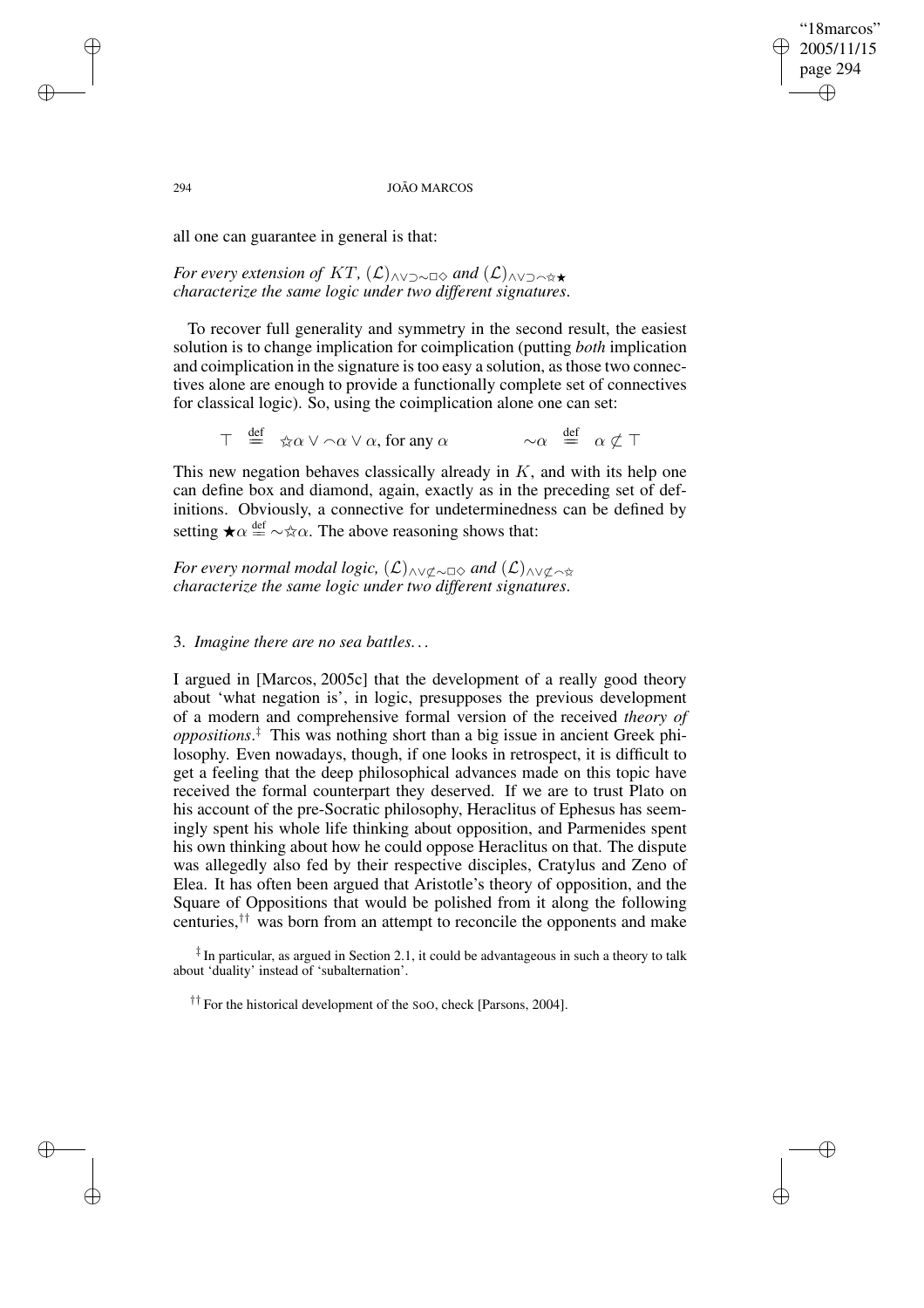✐

✐

✐

sense of the above dispute. A sympathizer of Heraclitus (whom he dubbed 'the Obscure') in some respects and a strong critic in many others, Aristotle seems also to have been the first (later, Apuleius, Boethius and Peter of Spain were also not entirely without fault) to pervert the initial idea of a theory of oppositions into a long and problematic theory of modal syllogisms.

In the last section we have seen how the language of normal modal logic could have been alternatively chosen as the language of paranormal negations and related operators. Maybe, had Aristotle not been the tutor of Alexander, there would never have been so much talk about sea battles, the contingency of the future and the necessity of the past. Had modal logic and Kripke-like semantics been developed with the objective of understanding negation and exploring the viability of reasoning under inconsistent situations, and maybe the reader would have been surprised to learn only here and now that YES, the same modal ideas and tools could be used to talk about boxes and diamonds!

The negative modalities  $\sim$  and  $\sim$  have received some attention in the last decades as legitimate interpretations of negation. From this point on, let  $\rightarrow$  and  $-$  denote intuitionistic implication and negation. In [Došen, 1984] and subsequent papers, Kosta Došen showed how to axiomatize the logics  $(\mathcal{L})$ <sub>∧∨→−∩</sub> and  $(\mathcal{L})$ <sub>∧∨→−√</sub>, for  $\mathcal{L} = K$  and for many extensions of K. Those logics were treated as bi-modal, with one accessibility relation (reflexive and transitive) used to interpret the intuitionistic connectives and another accessibility relation (that of  $\mathcal{L}$ ) used to interpret  $\sim$  and  $\sim$ . A similar approach had in fact been undertaken a decade earlier by Dimiter Vakarelov, and has been published in [Vakarelov, 1989], where the logics  $(\mathcal{L})_{\land\lor\to\land\top\bot}$ and  $(L)$ <sub>∧∨→ $\rightarrow$ T were axiomatized, for  $\mathcal{L} = K$  and for many extensions</sub> of K, and also for signatures containing classical instead of intuitionistic implication.

An interesting problem that was left open was that of axiomatizing such logics in the language containing only the usual positive classical connectives of normal modal logics ( $\land$ ,  $\lor$ ,  $\supset$ ,  $\Box$ ,  $\Diamond$ ), extended only by the paranormal negations  $\sim$  or  $\sim$ , without recourse to the perfect connectives ( $\circ$ ,  $\bullet$ ,  $\star$ ,  $\star$ ) as above. Consider the paraconsistent case and the set of formulas  $\star$ ), as above. Consider the paraconsistent case and the set of formulas  $S_{\wedge \vee \supset \vee}$ . (Recall that the case where the related signature is extended by the addition of the connective  $\circ$  was fully solved above, where the logics obtained were shown to provide just different versions of the usual normal modal logics.) Suppose someone might object to the addition of the connective  $\circ$  as a 'natural connective' of our logics. This person then should take equal care so as not to add neither a bottom,  $\bot$ , nor a classical negation,  $\sim$ , to the original signature: Indeed, on the one hand, we have already seen how  $\sim$  and  $\perp$  can be defined from  $\circ$ ; on the other hand, from a primitive  $\sim$  one could easily define  $\perp \stackrel{\text{def}}{=} \alpha \wedge \sim \alpha$ , for an arbitrary  $\alpha$ , and from a primitive

"18marcos" 2005/11/15 page 295

✐

✐

✐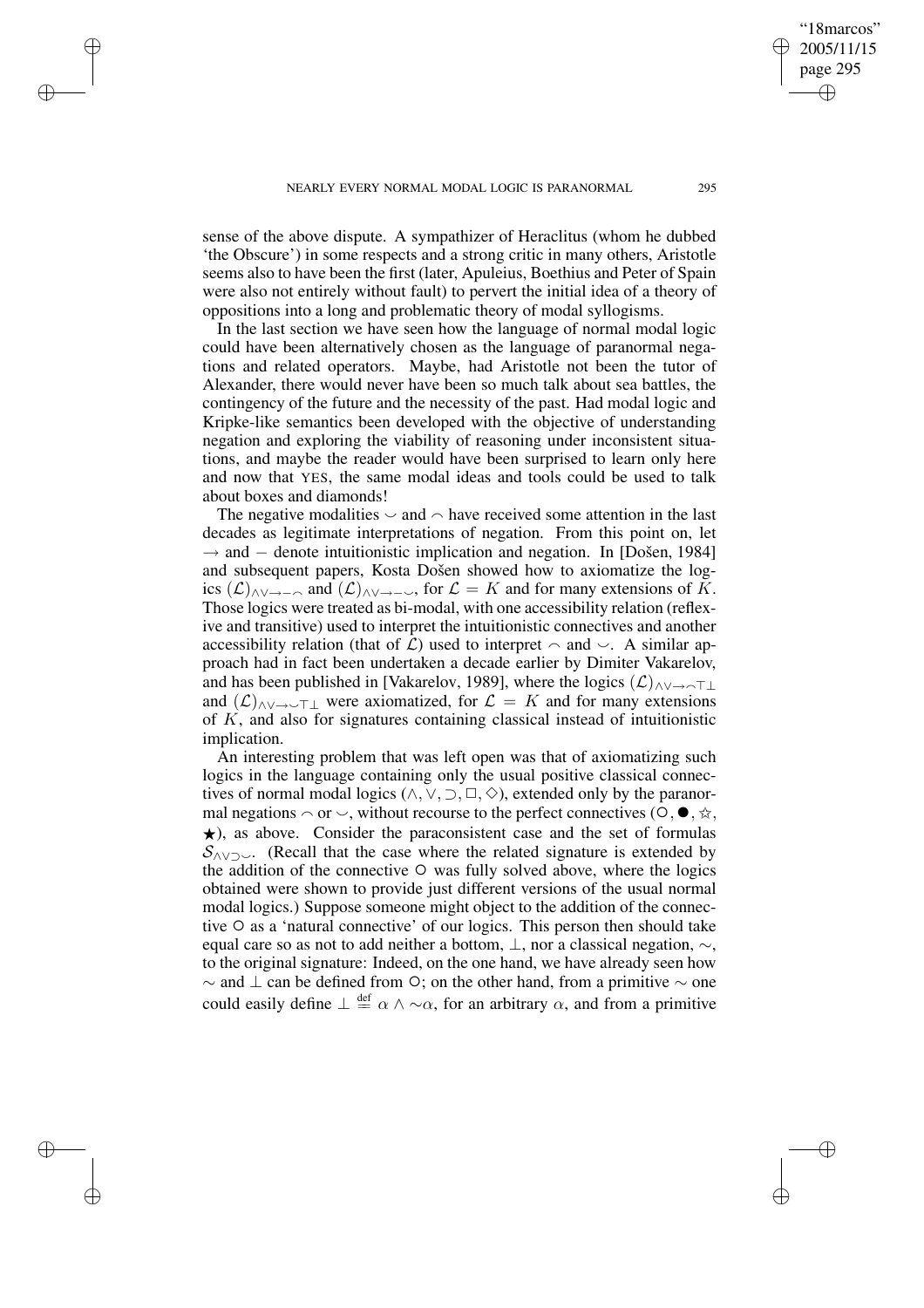✐

#### 296 JOÃO MARCOS

 $\perp$  one could define  $\sim \alpha \stackrel{\text{def}}{=} \alpha \supset \perp$  — thus, in both cases ○ could be recovered by setting  $\circ \alpha \triangleq (\alpha \supset \bot) \vee (\sim \alpha \supset \bot)$ . Notice also that, whenever a classical negation  $\sim$  is present, the consistency connective  $\circ$  will be sufficient so as to define the remaining perfect connectives from Figure 2: Just set  $\star \alpha \stackrel{\text{def}}{=} \mathsf{O} \sim \alpha$ ,  $\star \alpha \stackrel{\text{def}}{=} \sim \mathsf{O} \sim \alpha$ , and  $\bullet \alpha \stackrel{\text{def}}{=} \sim \mathsf{O} \alpha$ .<br>On what concerns the above problem wividly den

On what concerns the above problem, vividly denounced in [Béziau, 2002] for the case of S5, an axiomatization of  $(\mathcal{L})_{\land\lor\supset\mathcal{L}}$  was offered in [Béziau, 1997/98] only for that extreme case in which  $\mathcal{L} = S5$ . As Jean-Yves Béziau confessed, the extension of this result to the case of other normal modal logics proved non-obvious. I have recently found, however, a thorough solution to the problem, but for limitations of space I can only exhibit here the corresponding axioms. For the case of  $\mathcal{L} = K$ , an adequate axiomatization is given by adding to any complete set of axioms and rules for positive classical propositional logic the following further axioms and rules:

- (I.1)  $\vdash \alpha \supset \beta \Rightarrow \vdash \neg \beta \supset \neg \alpha$
- $(I.2) \vdash \alpha \Rightarrow \vdash \neg \alpha \supset \beta$
- $(I.3) \vdash \neg(\alpha \wedge \beta) \supset (\neg \alpha \vee \neg \beta)$

It is not difficult to extend this axiomatization so as to cover other logics. Indeed, for  $\mathcal{L} = KT$  you just have to add  $\vdash \alpha \lor \neg \alpha$  as a new axiom, for  $\mathcal{L} = KB$  it suffices to add  $\vdash \neg \neg \alpha \supset \alpha$  as a new axiom, for  $\mathcal{L} = K5$ the axiom  $\vdash \neg \alpha \supset (\neg \neg \alpha \supset \beta)$  will do. In fact, and here comes the GREAT SURPRISE, again it is possible to recover all normal modal logics from this simpler signature, if we now define classical negation by setting  $\sim \gamma \stackrel{\text{def}}{=} \gamma \supset \sim (\alpha \supset \alpha)$ , for an arbitrary formula  $\alpha$ . So:

*For every normal modal logic,*  $(L)$ <sub>∧∨⊃∼□</sub> *and*  $(L)$ <sub>∧∨⊃∼</sub> *characterize the same logic under two different signatures*.

The paracomplete case is a bit more complicated (recall the need we had for a coimplication in Section 2.2), as it can be proved that there is *no* definable classical negation in  $(K)$ <sub>∧∨⊃∩</sub>, but only in  $(KT)$ <sub>∧∨⊃∩</sub>. But there *is* a classical negation in  $(K)_{\land\lor\lor\lor\sim\land}$ . The difficulties and details of the above mentioned solutions are to be found in [Marcos, 2005d].

It should be highlighted that one of the most remarkable features of all the above mentioned paranormal logics is the validity of the *replacement property* (a.k.a. *self-extensionality*). A very common and desirable property of logical systems, and a typical property of the usual systems of normal modal logic, replacement is known to fail in the great majority of well-known systems of paraconsistent logic, and that failure often translates into trouble for the study of their algebraic counterparts (check for instance the section 3.12

✐

✐

✐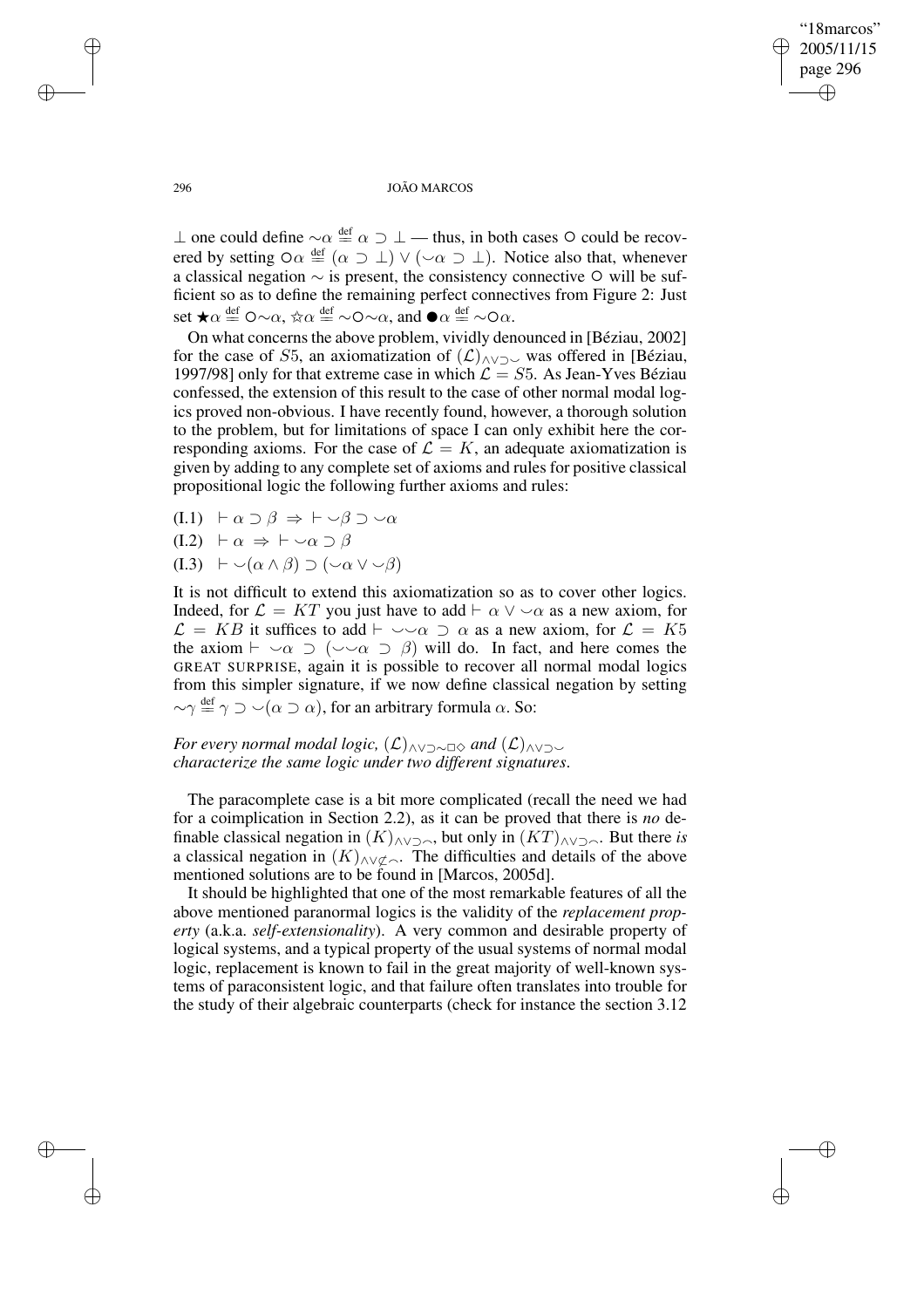✐

✐

✐

of the survey paper [Carnielli and Marcos, 2002]). The above modal paraconsistent logics, by their very nature, shun such difficulties.

One last comment. I have hinted above to the reticence that is sometimes to be found about the use of consistency connectives and LFIs, notwithstanding the possibility they inaugurate of internalizing nice properties such as the DATs (recall Section 2). I have also mentioned the unavoidability of such connectives as soon as we are talking about positive classical propositional logic extended by some paraconsistent negation and by either a classical negation or a bottom. But the question might still remain as to whether that consistency connective makes any sense if there is no paraconsistent negation around. Let us assume the above modal interpretation of this consistency connective and of the related inconsistency connective to be taken as primitive, and let us conservatively extend classical propositional logic by the addition of such connectives. It is not difficult to see that the resulting language has little expressive power: No diamonds nor boxes can in general be defined, and the new connectives are not even 'normal' modal connectives in the usual sense that the former more usual modal connectives are considered to be normal in contributing to the expression 'normal modal logics'. In the language whose formulas are  $S_{\land \lor \supset \equiv \sim \bigcirc \bigcirc \rightarrow}$ , however, one could read  $\bullet \alpha$ <br>as saying that ' $\alpha$  is the case, but could have been otherwise': It works as a as saying that ' $\alpha$  is the case, but could have been otherwise': It works as a kind of (local) connective for 'accidental truth'. Similarly,  $\circ$  could be read as expressing a (local) notion of 'essential truth'. In [Marcos, 2005b] I have

axiomatized the minimal such logic of essence and accident,  $(K)_{\land\lor\supset\equiv\sim} \bigcirc \bullet$ ,<br>by extending positive classical propositional logic with the following axioms by extending positive classical propositional logic with the following axioms and rules:

| $(K0.1)$ $\vdash \varphi \equiv \psi \Rightarrow \vdash \circ \varphi \equiv \circ \psi$                                  | $(K0.2)$ $\vdash \varphi \Rightarrow \vdash \circ \varphi$  |
|---------------------------------------------------------------------------------------------------------------------------|-------------------------------------------------------------|
| $(K1.1)$ $\vdash$ $(\bigcirc \varphi \land \bigcirc \psi) \supset \bigcirc (\varphi \land \psi)$                          |                                                             |
| $(K1.2)$ $\vdash ((\varphi \land \bigcirc \varphi) \lor (\psi \land \bigcirc \psi)) \supset \bigcirc (\varphi \lor \psi)$ |                                                             |
| $(K1.3) \vdash \bullet \varphi \supset \varphi$                                                                           | $(K1.4)$ $\vdash \bullet \varphi \equiv \sim \circ \varphi$ |
|                                                                                                                           |                                                             |

A similar interpretation could be proposed for the determinedness connective. One could read  $\forall \alpha$  as saying that ' $\alpha$  is not the case, but it could have been'. This suggests that  $\dot{\varphi}$  could work as a kind of (local) connective for 'counterfactual truth'. I will leave this here as a path that seems worth exploring. It is easy if you try.

## ACKNOWLEDGEMENTS

This study was partially supported by FCT (Portugal) and FEDER (European Union), namely, via the Project FibLog POCTI / MAT / 37239 / 2001

"18marcos" 2005/11/15 page 297

✐

✐

✐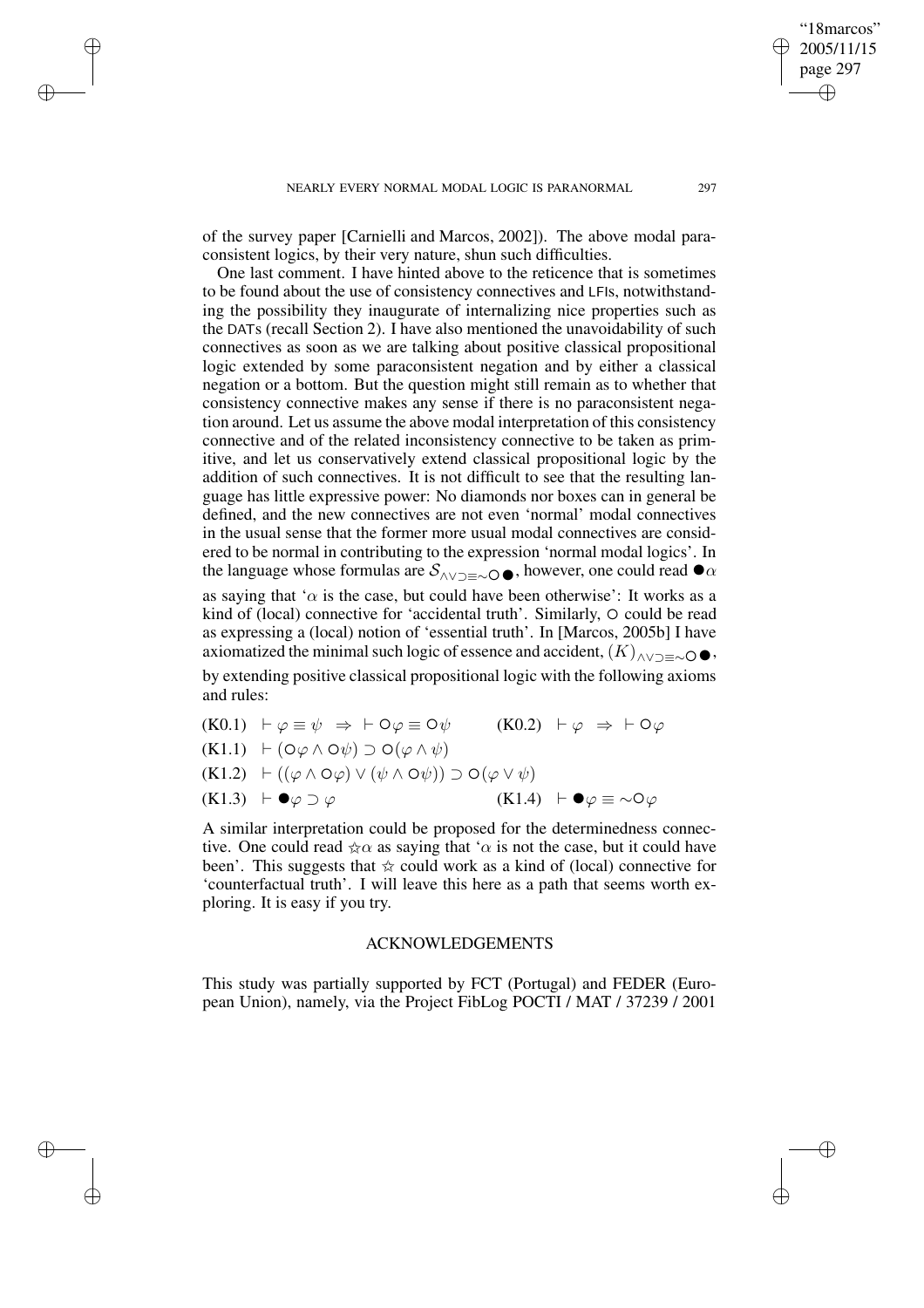## "18marcos" 2005/11/15 page 298 ✐ ✐

✐

✐

#### 298 JOÃO MARCOS

of the Center for Logic and Computation (IST, Portugal) and the FCT grant SFRH / BD / 8825 / 2002. I wish to express my gratitude to all the people who showed interest on or reacted to some or all of the material hereby presented, among them Carlos Caleiro, Gerhard Schurz, Ilpo Halonen, Göran Sundholm, Arnon Avron, Dimiter Vakarelov, and Walter Carnielli.

> http://www.geocities.com/jm\_logica/ Center for Logic and Computation, IST, Lisbon, PT Group for Theoretical and Applied Logic, Unicamp, BR E-mail: botocudo@gmail.com

# **REFERENCES**

- [Batens, 1989] Batens, D. (1989). Dynamic dialectical logics. In Priest, G., Sylvan, R., and Norman, J., editors, *Paraconsistent Logic: Essays on the inconsistent*, pages 187–217. Philosophia Verlag.
- [Béziau, 1997/98] Béziau, J.-Y. (1997/98). The paraconsistent logic Z. Draft.
- [Béziau, 1999] Béziau, J.-Y. (1999). The future of paraconsistent logic. *Logical Studies*, 2:1–23.

http://www.logic.ru/Russian/LogStud/02

/LS\_2\_e\_Beziau.pdf.

- [Béziau, 2002] Béziau, J.-Y. (2002). S5 is a paraconsistent logic and so is first-order classical logic. *Logical Studies*, 9:301–309.
- [Béziau, 2005] Béziau, J.-Y. (2005). Paraconsistent logic from a modal viewpoint. *Journal of Applied Logic*, 3(1):7–14.
- [Carnielli and Marcos, 2002] Carnielli, W. A. and Marcos, J. (2002). A taxonomy of C-systems. In Carnielli, W. A., Coniglio, M. E., and D'Ottaviano, I. M. L., editors, *Paraconsistency: The logical way to the inconsistent*, volume 228 of *Lecture Notes in Pure and Applied Mathematics*, pages 1–94. Marcel Dekker. Preprint available at:

http://www.cle.unicamp.br/e-prints/abstract\_5.htm.

- [Chellas, 1980] Chellas, B. F. (1980). *Modal logic — an introduction*. Cambridge University Press.
- [Cowan, 1997] Cowan, J. W. (1997). *The Complete Lojban Language*. Logical Language Group Inc.
- [da Costa, 1963] da Costa, N. C. A. (1963). *Inconsistent Formal Systems* (Cathedra Thesis, in Portuguese). UFPR, Curitiba. Editora UFPR,1993. http://www.cfh.ufsc.br/∼nel/historia\_logica /sistemas\_formais.htm.
- [da Costa, 1974] da Costa, N. C. A. (1974). On the theory of inconsistent formal systems. *Notre Dame Journal of Formal Logic*, 11:497–510.

✐

✐

✐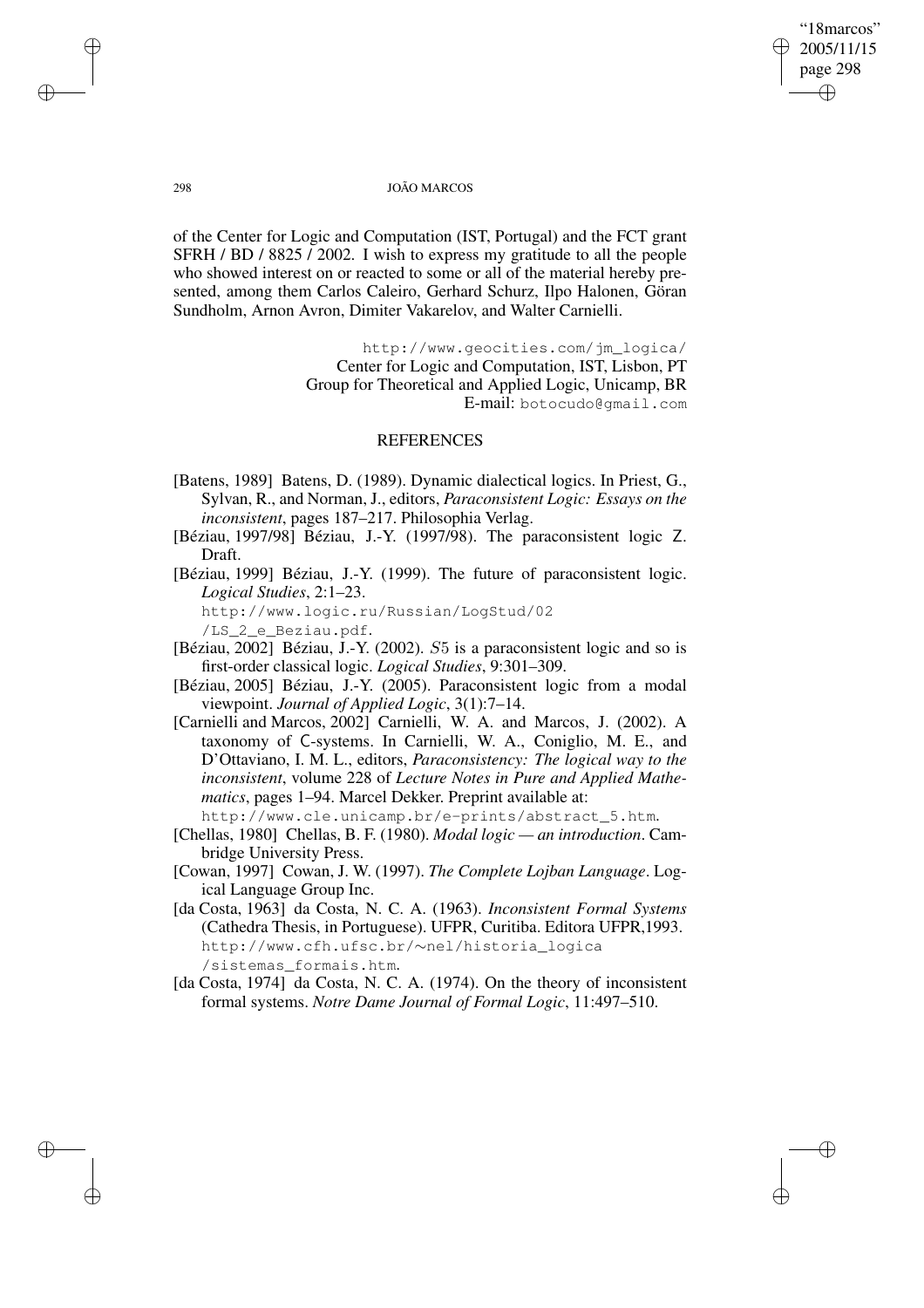✐

✐

✐

- [da Costa and Béziau, 1997] da Costa, N. C. A. and Béziau, J.-Y. (1997). Overclassical logic. *Logique et Analyse (N.S.)*, 40(157):31–44. Contemporary Brazilian research in logic, Part II.
- [Došen, 1984] Došen, K. (1984). Negative modal operators in intuitionistic logic. *Publications de L'Institut Mathématique (Beograd) (N.S.)*, 35(49):3–14.
- [Garson, 2003] Garson, J. (Winter 2003). Modal logic. In Zalta, E. N., editor, *The Stanford Encyclopedia of Philosophy* (on-line). http://plato.stanford.edu/archives/win2003/entries /logic-modal.
- [Horn, 1989] Horn, L. R. (1989). *A Natural History of Negation*. University of Chicago Press, Chicago.
- [Hughes and Cresswell, 1968] Hughes, G. E. and Cresswell, M. J. (1968). *An Introduction to Modal Logic*. Methuen and Co., London.
- [Kreisel, 1970] Kreisel, G. (1970). Hilbert's programme and the search for automatic proof procedures. In *Symposium on Automatic Demonstration (Versailles, 1968)*, volume 125 of *Lecture Notes in Mathematics*, pages 128–146. Springer-Verlag, Berlin.
- [Lewis, 1918] Lewis, C. I. (1918). *A Survey of Symbolic Logic*. University of California Press.
- [Łukasiewicz, 1953] Łukasiewicz, J. (1953). A system of modal logic. *J. Computing Systems*, 1:111–149.
- [Makinson, 1971] Makinson, D. (1971). Some embedding theorems for modal logic. *Notre Dame Journal of Formal Logic*, 12(2):252–254.
- [Marcos, 2001] Marcos, J. (2001). On a problem of da Costa. *CLE e-Prints*, 1(8). To appear in *Logica Trianguli*.

http://www.cle.unicamp.br/e-prints/abstract\_8.htm.

[Marcos, 2005a] Marcos, J. (2005a). Ineffable inconsistencies. In Béziau, J.-Y., and Carnielli, W., editors, *Paraconsistency with no Frontiers*, volume 4 of *Studies in Logic and Practical Reasoning*. Amsterdam: North-Holland. Preprint available at:

http://wslc.math.ist.utl.pt/ftp/pub/MarcosJ /04-M-ii.pdf.

[Marcos, 2005b] Marcos, J. (2005b). Logics of essence and accident. *Bulletin of the Section of Logic*, 34(1):43–56. Preprint available at: http://wslc.math.ist.utl.pt/ftp/pub/MarcosJ /04-M-LEA.pdf.

[Marcos, 2005c] Marcos, J. (2005c). On negation: Pure local rules. *Journal of Applied Logic*, 3(1):185–219. Preprint available at: http://www.cle.unicamp.br/e-prints

/revised-version-vol\_4,n\_4,2004.html.

[Marcos, 2005d] Marcos, J. (2005d). Admissible falsehood and refutable truth. Forthcoming.

"18marcos" 2005/11/15 page 299

✐

✐

✐